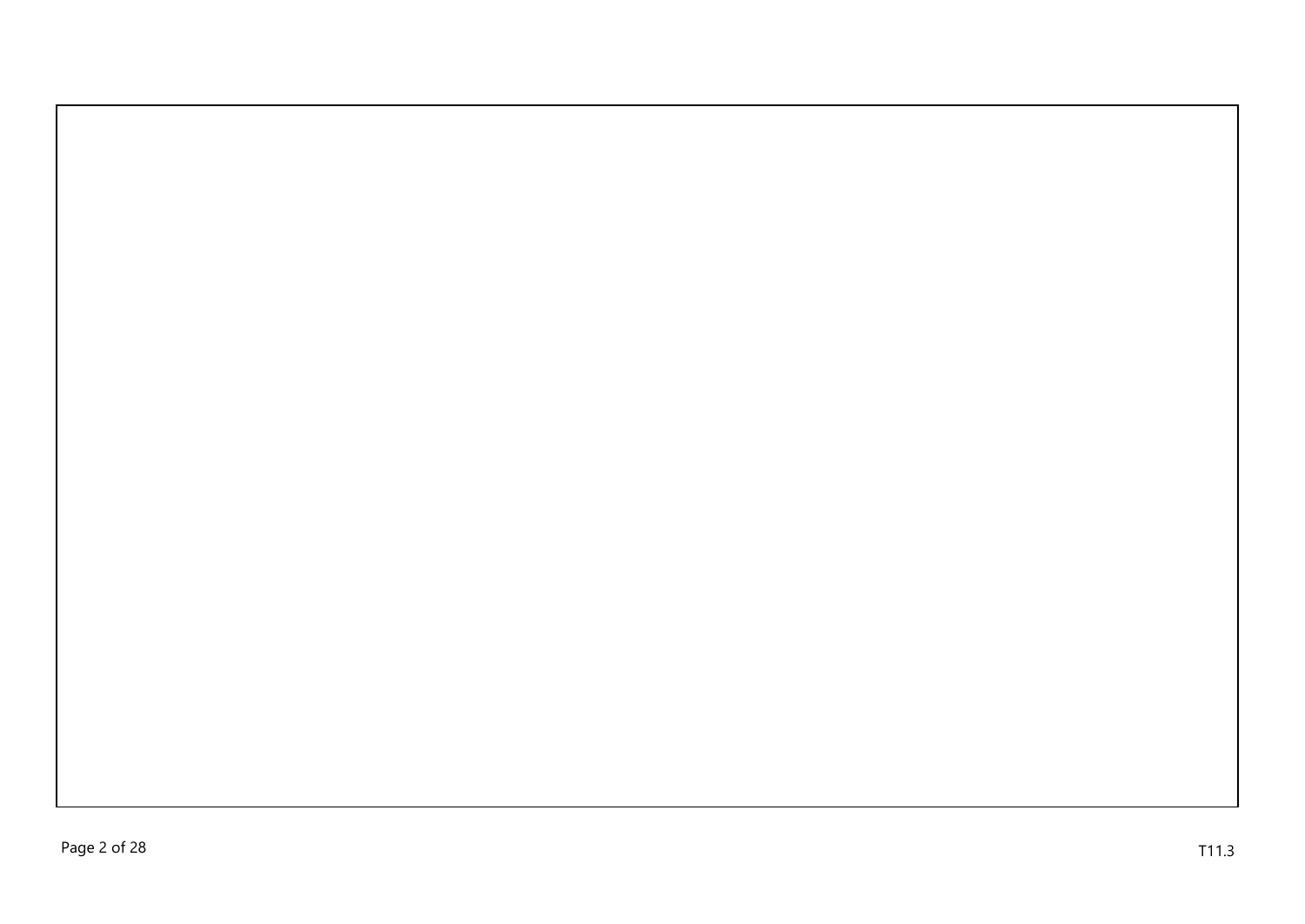| #              | Island | House Name         | Name                         | Sex       | National ID | ، ه ، ره<br>مربح ترت                                                    | ىئرىتر                              |
|----------------|--------|--------------------|------------------------------|-----------|-------------|-------------------------------------------------------------------------|-------------------------------------|
| Male'          |        |                    |                              |           |             |                                                                         |                                     |
|                | Male'  | Ma. Aafas          | Mohamed Moosa                | M         | A063813     | دە. ئۇزىش                                                               | ورەرو دور                           |
| 2              | Male'  | Ma. Aafas          | Ahmed Afaq                   | M         | A249369     | دە. ئۇزشە                                                               | ره رو ووو<br>(پروتر پروتر           |
| $\vert$ 3      | Male'  | Ma. Aafas          | Aishath Ifaga                | F         | A362359     | دە. ئۇزى                                                                | أمر المستوفي المستوفي               |
| $\overline{4}$ | Male'  | Ma. Alinooru       | Ibrahim Abdulla              | M         | A073473     | בו ה' ביישב                                                             | مەھەمگە ئەھەممەللە                  |
| $\overline{5}$ | Male'  | Ma. Alinooru       | Sherin Ibrahim               | F         | A076846     | בו. ה'בְיית                                                             | شهرش رەپرىرد                        |
| $\overline{6}$ | Male'  | Ma. Alinooru       | Shaana Ibrahim               | F         | A076847     | בו. ה' <i>קייליק</i>                                                    | شَرْشَ رەمَزىر                      |
| $\vert$ 7      | Male'  | Ma. Alinooru       | Shazly Ibrahim               | F         | A076848     | בו. ה'ביינה                                                             | شوء پر مورد                         |
| 8              | Male'  | Ma. Alinooru       | Aminath Waheeda              | F         | A105925     | בו ה' קיידיק                                                            | أأدوسكم وكالمحمد                    |
| $ 9\rangle$    | Male'  | Ma. Alinooru       | Mohamed Shail Ibrahim        | ${\sf M}$ | A116022     | כו <i>י ה'קייתי</i>                                                     | ورەرو شەرى مەھرىرى                  |
| 10             | Male'  | Ma. Alinooru       | Silala Ibrahim               | F         | A144613     | در بر دید                                                               | سوقە رەقتەپە                        |
| 11             | Male'  | Ma. Ameelee Hiyaa  | Rilwan Mansoor               | M         | A051674     | در نوپورته                                                              | برشو <i>نگار ده دو</i> ر            |
| 12             | Male'  | Ma. Ameelee Hiyaa  | Ibrahim Mansoor              | M         | A051905     | در ۱۰ م <i>ز پور</i> مز                                                 | دە ئەرە بەر دور<br>بەھ ئەرە بەر دور |
| 13             | Male'  | Ma. Berebedhi Hiya | Ibrahim Moosa                | M         | A058424     |                                                                         | أرەندىي دىم                         |
| 14             | Male'  | Ma. Berebedhi Hiya | Zulaikha Salwa               | F         | A084788     | כתי סיתסת תות                                                           | ج ترور شوده.                        |
| 15             | Male'  | Ma. Berebedhi Hiya | Mohamed Aaish Hussain Shamin | M         | A164677     | כתי סיתיסת תות                                                          | ورەرو مەرھ بولى بالسكر سى مەر       |
| 16             | Male'  | Ma. Berebedhige    | Ahmed Firshan                | M         | A012639     |                                                                         | أرور وبريشه                         |
| 17             | Male'  | Ma. Berebedhige    | Aishath Aineez               | F         | A012640     | בגי הובה היה הי                                                         |                                     |
| 18             | Male'  | Ma. Berebedhige    | Hussain Shamin               | M         | A058560     | כתי סיתים <sub>בק</sub> ב<br>כתי סיתים ב <sub>ק</sub> ב                 | 2سىرىش ھۇرىش                        |
| 19             | Male'  | Ma. Berebedhige    | Ibrahim Rilwan               | M         | A071475     | בגי הובה היה הי                                                         | رە ئۆر ئىستوگىر                     |
| 20             | Male'  | Ma. Berebedhige    | Mariyam Shaneez              | F         | A080761     | $rac{1}{2}$ $rac{1}{2}$ $rac{1}{2}$ $rac{1}{2}$ $rac{1}{2}$ $rac{1}{2}$ |                                     |
| 21             | Male'  | Ma. Berebedhige    | Ismail Jailam Fuwad          | M         | A151492     | <br> כו <i>ז</i> י שיתים <sub>ע</sub> צ                                 | أرعوهم والمرود ووود                 |
| 22             | Male'  | Ma. Berebedhige    | <b>Ahmed Haikal Hameed</b>   | M         | A231559     | בוגי שימשית ב                                                           | أرود و زرع تادو                     |
| 23             | Male'  | Ma. Berebedhige    | Ali Jumaan Fuad              | M         | A331372     | ده زه ده دره<br>ده زه ده درد                                            | پر په دولو د ولو د                  |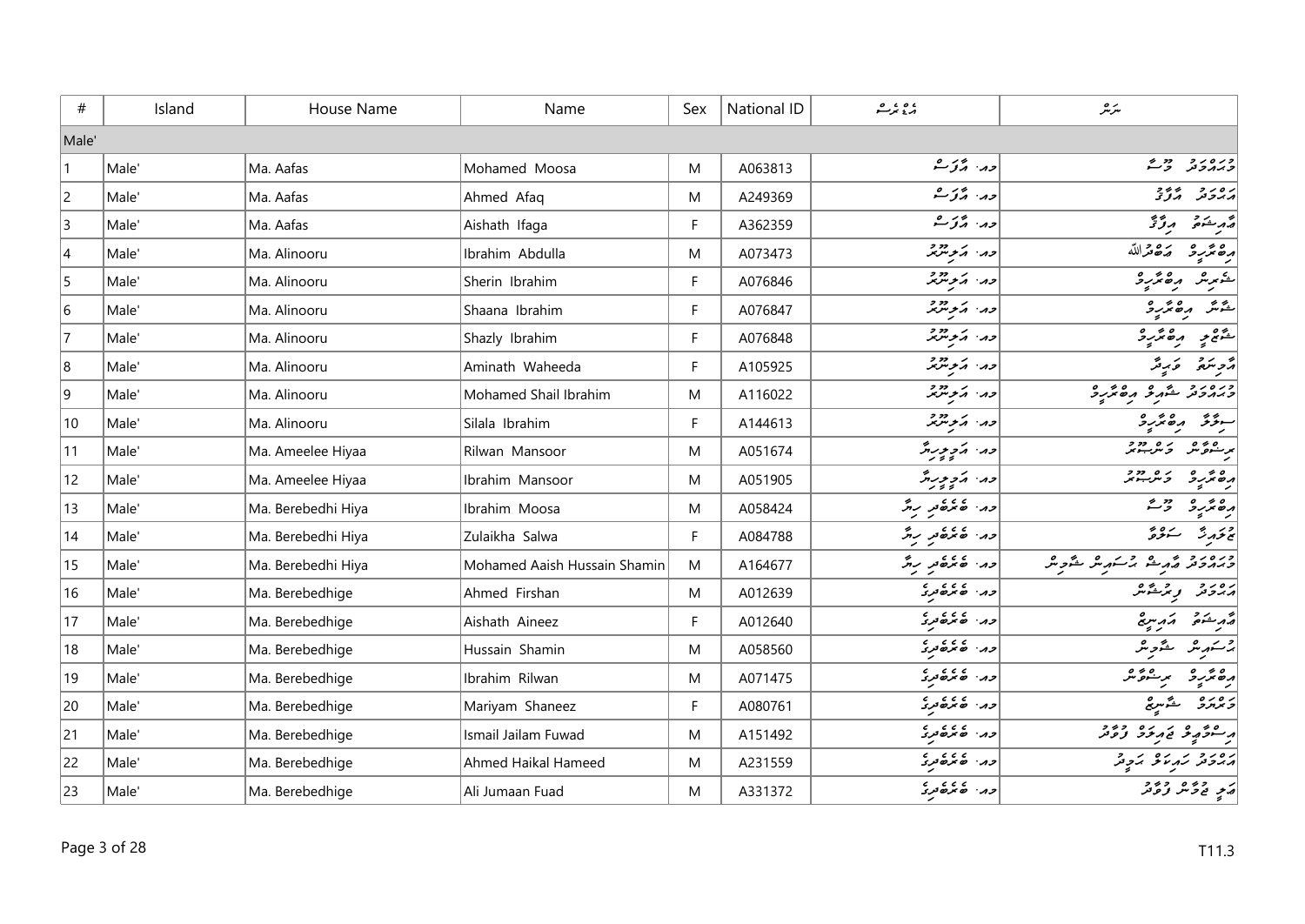| Male' | Ma. Berebedhige     | Fathimath Sana        | F         | A333703 | ے بے دے<br>وہ مصر مرد                                       | قەددە ئەنگە                                                                                                                                                                                                                                                                                                                                                                                                     |
|-------|---------------------|-----------------------|-----------|---------|-------------------------------------------------------------|-----------------------------------------------------------------------------------------------------------------------------------------------------------------------------------------------------------------------------------------------------------------------------------------------------------------------------------------------------------------------------------------------------------------|
| Male' | Ma. Berebedhige     | Aminath Jilwaa Fuad   | F         | A362279 | ح د سي ځ ده کړي<br>ح د سي ځ ه کړي                           | أأدبتهم ويحق وود                                                                                                                                                                                                                                                                                                                                                                                                |
| Male' | Ma. Chabeylee View  | Mohamed Shiham        | M         | A032358 | در کاهم دور                                                 | ورەرو جوڭرو                                                                                                                                                                                                                                                                                                                                                                                                     |
| Male' | Ma. Chabeylee View  | Azeem Shiham          | M         | A032757 | در کاهموه د                                                 | أركم في المستورجة والمحمدة والمحمدة والمحمدة المتواريحية والمحمدة المنافسة والمحمدة والمحمدة والمحمدة والمحمدة<br>المحمدة المحمدة المحمدة المحمدة والمحمدة والمحمدة والمحمدة والمحمدة والمحمدة والمحمدة والمحمدة والمحمدة والمحم                                                                                                                                                                                |
| Male' | Ma. Chabeylee View  | Izmeera Shiham        | F         | A032761 | وړ٠ کوکامووړ<br>در٠ کوکامووړ                                | ەج چە ئىشىر كەن<br>مەنبە ئەسىر                                                                                                                                                                                                                                                                                                                                                                                  |
| Male' | Ma. Chabeyleemaa    | Fathimath Muneera     | F         | A047052 | $5506 - 12$                                                 | ۇپروڭر دېپىگە                                                                                                                                                                                                                                                                                                                                                                                                   |
| Male' | Ma. Chabeyleemaage  | Hamid Nasheed Mohamed | M         | A034134 | בו. זמיל בי                                                 | גציק האייניק צייריק                                                                                                                                                                                                                                                                                                                                                                                             |
| Male' | Ma. Chabeyleemaage  | Aishath Nasheeda      | F         | A036540 | وړ٠ کوکامورگ                                                | أوكر مشكاة المستر مكر والمحر                                                                                                                                                                                                                                                                                                                                                                                    |
| Male' | Ma. Chabeyleemaage  | Aminath Muneera       | F         | A038275 | دړ٠ کوکام دی                                                | أأدبتكم وتبرا                                                                                                                                                                                                                                                                                                                                                                                                   |
| Male' | Ma. Chabeyleemaage  | Hussain Simad         | M         | A039219 | وړ٠ کړه و د د                                               | ىز سى <sub>م</sub> رىتر سىر <i>ۇ</i> تر                                                                                                                                                                                                                                                                                                                                                                         |
| Male' | Ma. Chabeyleemaage  | Ali Nashid            | M         | A045065 | בו. ז'ם בבצ                                                 | أوكمني المتكشور                                                                                                                                                                                                                                                                                                                                                                                                 |
| Male' | Ma. Chabeyleemaage  | Ahmed Shahid          | M         | A048965 | دړ٠ کړه د د د                                               | رەر دىگەر                                                                                                                                                                                                                                                                                                                                                                                                       |
| Male' | Ma. Chabeyleemaage  | Dr. Fathimath Nashida | F         | A052435 | وړ٠ کړه و د د                                               | ٤ <i>برا وگهوچهی سرگیون</i> گر                                                                                                                                                                                                                                                                                                                                                                                  |
| Male' | Ma. Chambeylee-aage | Mariyam Muneera       | F         | A049897 | בו יי אדשיבו בי                                             | دەرە ئېرىگە                                                                                                                                                                                                                                                                                                                                                                                                     |
| Male' | Ma. Chanbeylee Hiya | Ahmed Shiham          | M         | A151937 | وړ٠ کوکامور پر<br>در٠ کوکامور پر                            | رەرد ھەرو                                                                                                                                                                                                                                                                                                                                                                                                       |
| Male' | Ma. Cool Oasis      | Aishath Rasheeda      | F         | A033809 | בו ייפה והיה                                                | أمر مشكرة أستكر مكر شير مكر                                                                                                                                                                                                                                                                                                                                                                                     |
| Male' | Ma. Cool Oasis      | Ismail Moosa          | M         | A034221 | 2.722                                                       | بر عرضه و و د                                                                                                                                                                                                                                                                                                                                                                                                   |
| Male' | Ma. Cool Oasis      | Reena Ismail          | F         | A034325 |                                                             | برینگ پرسشو محمد و                                                                                                                                                                                                                                                                                                                                                                                              |
| Male' | Ma. Cool Oasis      | Jaufar Rasheed        | M         | A034721 |                                                             | پرور و سر سر در<br>  این <i>هرف سر</i> سر                                                                                                                                                                                                                                                                                                                                                                       |
| Male' | Ma. Cool Oasis      | Abdullah Salaam Ahmed | M         | A055612 |                                                             | رە داللە كەنزو مەدر                                                                                                                                                                                                                                                                                                                                                                                             |
| Male' | Ma. Cool Oasis      | Mushthag Moosa        | M         | A057474 | בו ישבה ו יים                                               | و مشرق و در م                                                                                                                                                                                                                                                                                                                                                                                                   |
| Male' | Ma. Cool Oasis      | Aminath Gasim         | F         | A059092 | בו. יו בהן הפ                                               | أرمح سنرو المحاسبو                                                                                                                                                                                                                                                                                                                                                                                              |
| Male' | Ma. Cool Oasis      | Mohamed Yamany Jaufar | M         | A072582 | $\mathcal{L}_{\mu} = \mathcal{L}_{\mu} = \mathcal{L}_{\mu}$ | כנסנכ נכתב הכנב                                                                                                                                                                                                                                                                                                                                                                                                 |
| Male' | Ma. Cool Oasis      | Ahmed Yamany Jaufar   | M         | A077918 |                                                             | برور و بروس ق مادر و                                                                                                                                                                                                                                                                                                                                                                                            |
| Male' | Ma. Cool Oasis      | Nasra Jaufar          | F         | A115788 |                                                             | برەپ رەرە                                                                                                                                                                                                                                                                                                                                                                                                       |
| Male' | Ma. Cool Oasis      | Umar Jalal Ahmed      | ${\sf M}$ | A137840 | $\frac{1}{2}$                                               | در د روه ره رد<br>مرس فوگر مهرونر                                                                                                                                                                                                                                                                                                                                                                               |
|       |                     |                       |           |         |                                                             | בגי עברה היה<br>כגי עברה היה<br>$\begin{bmatrix} 0 & 0 & 0 & 0 \\ 0 & 0 & 0 & 0 \\ 0 & 0 & 0 & 0 \\ 0 & 0 & 0 & 0 \\ 0 & 0 & 0 & 0 \\ 0 & 0 & 0 & 0 \\ 0 & 0 & 0 & 0 \\ 0 & 0 & 0 & 0 \\ 0 & 0 & 0 & 0 \\ 0 & 0 & 0 & 0 \\ 0 & 0 & 0 & 0 \\ 0 & 0 & 0 & 0 & 0 \\ 0 & 0 & 0 & 0 & 0 \\ 0 & 0 & 0 & 0 & 0 \\ 0 & 0 & 0 & 0 & 0 \\ 0 & 0 & 0 & 0 & 0 \\ 0 & 0 & $<br>$rac{1}{\sqrt{2}}$<br>$\frac{1}{2}$<br>25.207 |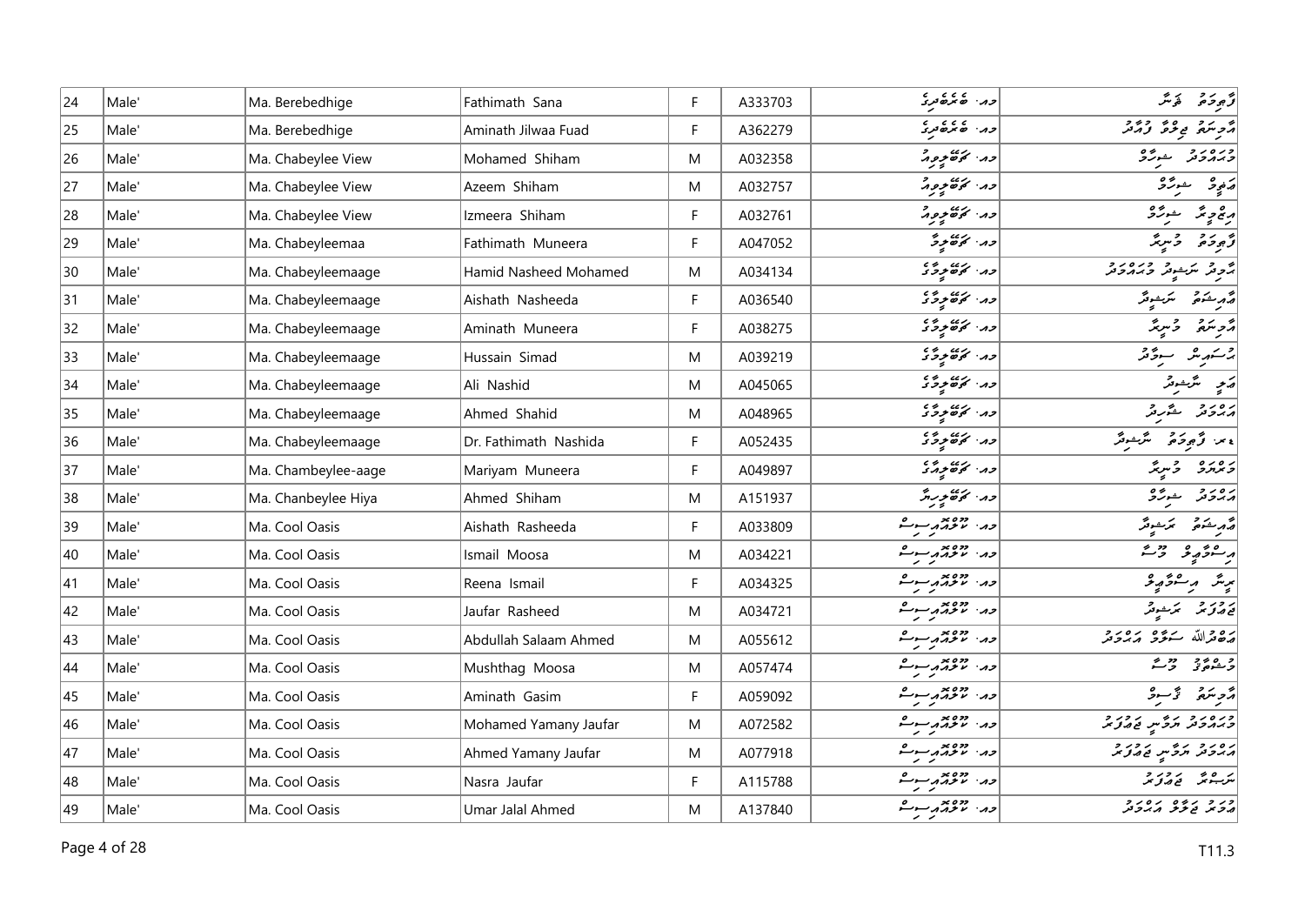| 50 | Male' | Ma. Cool Oasis   | Mohamed Razzan Ismail<br>Rasheed | M | A151154 | $\begin{bmatrix} 0 & x & 0 & 0 \\ 0 & y & 0 & y \end{bmatrix}$                                                                                                                                                                                                                                                                                                                                                          | وره د و ره په مهر مرسور په عرضور    |
|----|-------|------------------|----------------------------------|---|---------|-------------------------------------------------------------------------------------------------------------------------------------------------------------------------------------------------------------------------------------------------------------------------------------------------------------------------------------------------------------------------------------------------------------------------|-------------------------------------|
| 51 | Male' | Ma. Cool Oasis   | Ahmed Rasheed                    | M | A317200 | $rac{1}{\sqrt{1-\frac{1}{1-\frac{1}{1-\frac{1}{1-\frac{1}{1-\frac{1}{1-\frac{1}{1-\frac{1}{1-\frac{1}{1-\frac{1}{1-\frac{1}{1-\frac{1}{1-\frac{1}{1-\frac{1}{1-\frac{1}{1-\frac{1}{1-\frac{1}{1-\frac{1}{1-\frac{1}{1-\frac{1}{1-\frac{1}{1-\frac{1}{1-\frac{1}{1-\frac{1}{1-\frac{1}{1-\frac{1}{1-\frac{1}{1-\frac{1}{1-\frac{1}{1-\frac{1}{1-\frac{1}{1-\frac{1}{1-\frac{1}{1-\frac{1}{1-\frac{1}{1-\frac{1}{1-\frac$ | أبره رح مرشوقر                      |
| 52 | Male' | Ma. Cool Oasis   | Bushra Jaufar                    | F | A322533 | בו יש בהן הפ                                                                                                                                                                                                                                                                                                                                                                                                            | ه ده دره<br>مشتر محمد در            |
| 53 | Male' | Ma. Cool Oasis   | Yusra Jaufar                     | F | A322536 | $\frac{1}{2}$                                                                                                                                                                                                                                                                                                                                                                                                           | و ه پر در د                         |
| 54 | Male' | Ma. Cool Oasis   | Ibrahim Rizaan                   | M | A357952 | ور. نامور مرد سور<br>م                                                                                                                                                                                                                                                                                                                                                                                                  | أرە ئەر ئەس ئىر                     |
| 55 | Male' | Ma. Cool Stone   | Mohamed Rasheed                  | M | A033243 | בו. יצב כל פ                                                                                                                                                                                                                                                                                                                                                                                                            | ورەرو كەنبوتر                       |
| 56 | Male' | Ma. Cool Stone   | Ahmed Shamaan Rasheed            | M | A041506 | <i>دە. بىۋىشۋىت</i> ر                                                                                                                                                                                                                                                                                                                                                                                                   | رەر دەر ئەھلەر ئەسىمى               |
| 57 | Male' | Ma. Cool Stone   | Ibrahim Irfan Rasheed            | M | A074389 | <i>ב</i> ו. יו <sub>בר ש</sub> פשת                                                                                                                                                                                                                                                                                                                                                                                      | رە ئرىر دىمرتىر ترىدىر              |
| 58 | Male' | Ma. Cool Stone   | Sama Rasheed                     | F | A160325 | <i>دە. بىۋىشۋىت</i> ر                                                                                                                                                                                                                                                                                                                                                                                                   | سكافى المرتضوفر                     |
| 59 | Male' | Ma. Cool Stone 2 | Aishath Ali Afeef                | F | A160135 | دە. بۇقىققى <i>تى</i> ر 2                                                                                                                                                                                                                                                                                                                                                                                               | وأرجاء وأوالأميل                    |
| 60 | Male' | Ma. Cool Stone 2 | Mohamed Ali Afeef                | M | A160136 | دە. بۇ مۇسۇھ 2                                                                                                                                                                                                                                                                                                                                                                                                          | כגמכת הז ה'נָצ                      |
| 61 | Male' | Ma. Cool Stone 2 | Fathmath Ali Afeef               | F | A353343 | در . موجود 2 2                                                                                                                                                                                                                                                                                                                                                                                                          | تزود و مرد مرد و                    |
| 62 | Male' | Ma. Cool Stone 3 | Mariyam Shahula                  | F | A043698 | حەر، سۈر قەھ شىر 3                                                                                                                                                                                                                                                                                                                                                                                                      | رەرە خەرىج                          |
| 63 | Male' | Ma. Cool Stone 3 | Ahmed Shuhail                    | M | A056522 | در. بروموه وه د 3                                                                                                                                                                                                                                                                                                                                                                                                       | رەرد ھەر<br>مەرىر ھەرمەن            |
| 64 | Male' | Ma. Cool Stone 3 | Fathimath Waheeda                | F | A058478 | حەر، سۈر قەھ شىر 3                                                                                                                                                                                                                                                                                                                                                                                                      | وتجوحكم الحاسية                     |
| 65 | Male' | Ma. Cool Stone 5 | Ahmed Zahir                      | M | A028188 | در. نوچ هو ماه د                                                                                                                                                                                                                                                                                                                                                                                                        | رەرو پەرىر                          |
| 66 | Male' | Ma. Cool Stone 5 | Fathimath Ibrahim Fulhu          | F | A066207 | دە. بۇقرىقق 5 5                                                                                                                                                                                                                                                                                                                                                                                                         | ژُودَهُ دِهْتُرِدُرُدُ              |
| 67 | Male' | Ma. Cool Stone 6 | Mohamed Najeeb                   | M | A001507 | دە. بۇ يوم ھەر 6                                                                                                                                                                                                                                                                                                                                                                                                        | وره رو گريج ه                       |
| 68 | Male' | Ma. Cool Stone 6 | Ahmed Samah                      | M | A036086 | در. نژو وه ش                                                                                                                                                                                                                                                                                                                                                                                                            | رەر دەر                             |
| 69 | Male' | Ma. Cool Stone 6 | Aishath Shifana                  | F | A036088 | 6.22.27.77                                                                                                                                                                                                                                                                                                                                                                                                              | ۇرمىئە مىرۇش                        |
| 70 | Male' | Ma. Cool Stone 6 | Hussain Shahil                   | M | A036089 | در. نژو وءِ عر                                                                                                                                                                                                                                                                                                                                                                                                          | يز سەر شەر ئە                       |
| 71 | Male' | Ma. Cool Stone 6 | Aminath Sausan                   | F | A036090 | در. نژوم مهم ه                                                                                                                                                                                                                                                                                                                                                                                                          | پ <sup>ر</sup> تر سرچ<br>سەپر ئەيتر |
| 72 | Male' | Ma. Cool Stone 6 | Shakeela Abdulla                 | F | A058361 | در. نژوم مهم 6                                                                                                                                                                                                                                                                                                                                                                                                          | ڪو <i>يو</i> گ صگره <i>گر</i> الله  |
| 73 | Male' | Ma. Cool Stone 6 | Aishath Shifa                    | F | A058362 | 6.22.27.77                                                                                                                                                                                                                                                                                                                                                                                                              | و مرد د شورٌ<br>مرسمو               |
| 74 | Male' | Ma. Cool Stone 6 | Ali Shah                         | M | A096688 | در. نۆر مەھ بىر 6                                                                                                                                                                                                                                                                                                                                                                                                       | اړې شرح                             |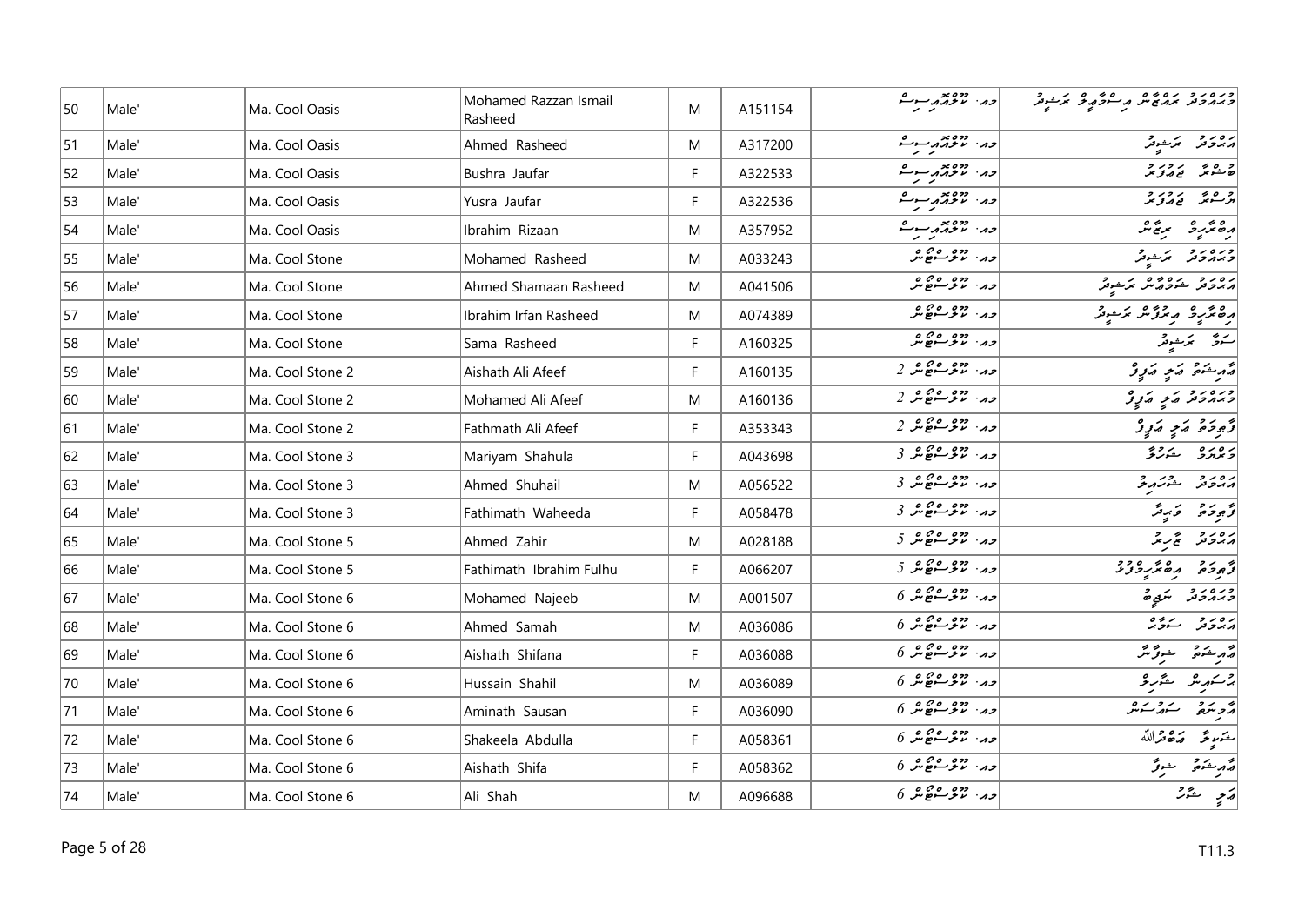| 75  | Male' | Ma. Coronet Peak      | Shareefa Mohamed        | F           | A058817 | בני עמפים ם                                     | و رە ر د<br><i>د بە</i> پەر<br> شەموق        |
|-----|-------|-----------------------|-------------------------|-------------|---------|-------------------------------------------------|----------------------------------------------|
| 76  | Male' | Ma. Coronet Peak      | Aishath Hassan          | F           | A064070 | בגי שיביש פיט                                   | گەشكە ئەسكىر                                 |
| 77  | Male' | Ma. Coronet Peak      | Aminath Abdul Rahman    | $\mathsf F$ | A064603 | בני עמשים ב                                     | ره وه ره ۶ و.<br>پره تربر تر تر تر<br>ړځ سره |
| 78  | Male' | Ma. Coronet Peak      | Hawwa Zahira            | F           | A100239 | בו יש גם 2000.<br>כו יש גיינים נ                | رە پە<br>ىتى سەتتىر                          |
| 79  | Male' | Ma. Coronet Peak      | Mariyam Fazna           | F           | A100272 | בג יש גם 2000<br>כגי ש גיינים גָ <sup>יני</sup> | ر ه بر ه<br><del>د</del> بربرگر<br>ئە ئە ئە  |
| 80  | Male' | Ma. Coronet Peak      | Saif Ibrahim            | M           | A119732 | בגי שיבשפת                                      | مەھرىر<br>سەرىۋ                              |
| 81  | Male' | Ma. Coronet Peak      | Ibrahim Siraj           | M           | A119733 | בני שיביש פי                                    | ە ھەترىرى<br>برھەترىرى<br>ر پر ج             |
| 82  | Male' | Ma. Coronet Peak      | Mohamed Siraj           | M           | A138474 | בגי שיביש פיט                                   | و ره ر د<br><i>و پر د</i> تر<br>سىدىمىتى ھ   |
| 83  | Male' | Ma. Coronet Peak      | Sakeena Easa            | F           | A218150 | בגי שיבית פיני                                  | سمبرشر پرځ                                   |
| 84  | Male' | Ma. Coronet Peak      | Shaarif Shareef Hussain | M           | A343873 | כו. עמים קט<br>כו. עמיתם קט                     | لمقبرو لمنهود الاستهرار                      |
| 85  | Male' | Ma. Coronet Peak      | Hussain Siraj Hassan    | M           | A347163 | בו יש בשפני                                     | چە سەر سىر سىر بىر ئەسەر بىر                 |
| 86  | Male' | Ma. Coronet Peak      | Nylee Binthu Ahmed      | F           | A352867 | בני עמשפת                                       | תתי פית הפני                                 |
| 87  | Male' | Ma. Coronet Peak      | Shaffah Ibrahim         | M           | A354522 | בגי שיביש פי                                    |                                              |
| 88  | Male' | Ma. Coronet Peak      | Shaufa Ibrahim          | $\mathsf F$ | A365967 | پر ، سمنده عام و ۵<br>در ۱۰ مرس                 | شمرقر مره تررد                               |
| 89  | Male' | Ma. Coronet Peak      | Haisham Mohamed         | M           | A369748 | בגי שיבית פינ                                   | ر<br>برمرشو وبرمار و                         |
| 90  | Male' | Ma. Coronet Peak      | Shaafee Ibrahim         | M           | A370148 | בגי שיביתם גם                                   | لشور رەمۇرۇ                                  |
| 91  | Male' | Ma. Dhanbugasdhoshuge | Ali Jaleel              | M           | A077035 |                                                 | أرزمي في ويحر                                |
| 92  | Male' | Ma. Dhanbugasdhoshuge | Ahmed Jaleel            | M           | A144492 |                                                 | أزورو كالمحي                                 |
| 93  | Male' | Ma. Dhanbugasdhoshuge | Mohamed Jaleel          | M           | A153825 | و د کرسره د مرد و د<br>و د کرس ه د سوتوری       | و ر ه ر د<br>تر پر تر تر<br>تع و تحر         |
| 94  | Male' | Ma. Dhanbugasdhoshuge | Ibrahim Shareef         | M           | A315687 | و د ۰ تر سره د ۲ و د د<br>و د ۰ تر سره د سوترس  | ە ھەترىر <sup>ە</sup><br>ے موثر              |
| 95  | Male' | Ma. Dhilaasaage       | Mohamed Luveiz          | M           | A045555 | ور. مرگ <sup>ور</sup> گ                         | و ر ه ر د<br>تر پر ژ تر<br>و پر و<br>مونو م  |
| 96  | Male' | Ma. Dhilaasaage       | Ahmed Fuad              | M           | A053605 | وړ٠ ترقر گړي                                    | ره رح در د<br>پررونر ق <i>ر</i> مز           |
| 97  | Male' | Ma. Dhilaasaage       | Ibrahim Imdad           | M           | A088077 | وە · تەرگەشىمى                                  | ړ ځه تر په د<br>ە قرىر<br>پە                 |
| 98  | Male' | Ma. Dhilaasaage       | Ismail Affan            | M           | A092092 | وە · تەرگەشىمى                                  | و جۇمۇ ھەرقىر                                |
| 99  | Male' | Ma. Dhilaasaage       | Hussain Isoam           | M           | A128888 | وە. <sub>مر</sub> وَّسَّیْ                      | جسكريش وبسكى                                 |
| 100 | Male' | Ma. Dhilaasaage       | Easa Lammah             | M           | A346817 | وە. <sub>مر</sub> وَّسَّیْ                      | په ده در                                     |
|     |       |                       |                         |             |         |                                                 |                                              |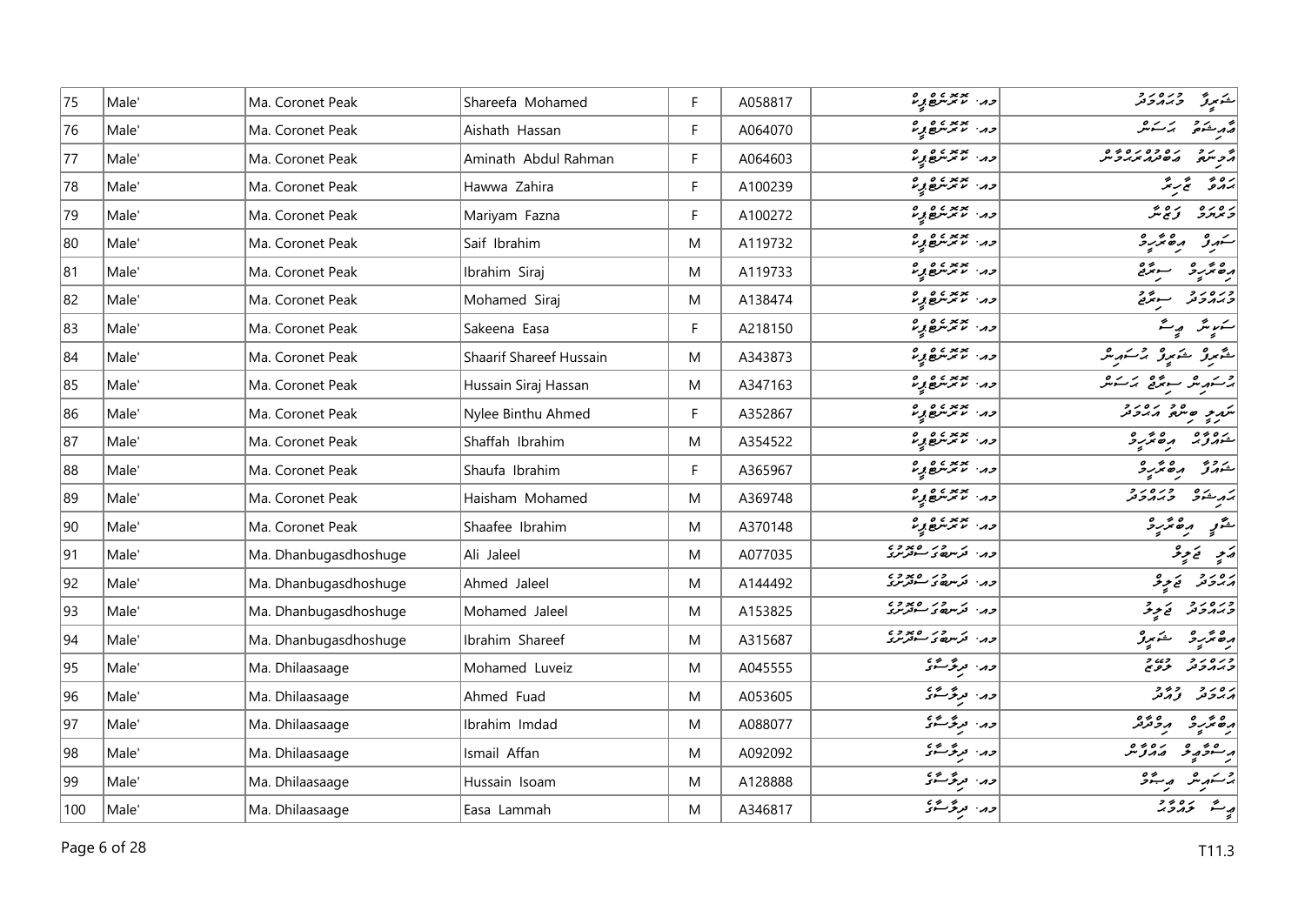| 101 | Male' | Ma. Eedhiyal     | Abdul Qadir Mohamed   | M           | A032932 | وړ٠ <sub>مو</sub> برگر               | و ره ر و<br>تر پر ژمر<br>ر ٥ و ٥ و ر و<br>پرې ترنونو ترمر |
|-----|-------|------------------|-----------------------|-------------|---------|--------------------------------------|-----------------------------------------------------------|
| 102 | Male' | Ma. Eedhiyal     | Ali Mifthah           | M           | A055005 | כו. ו <sub>ב</sub> נתצ               | أەير ووگور                                                |
| 103 | Male' | Ma. Eedhiyal     | Mariyam Haleem        | F           | A055177 |                                      | ر ہ ر ہ<br>تر <sub>مرم</sub> ر                            |
| 104 | Male' | Ma. Emmuli       | Ahmed Athif           | M           | A022912 | در. ممدوج                            | رەر دەر                                                   |
| 105 | Male' | Ma. Emmuli       | Mohamed Asif          | M           | A406797 | בו ההכת                              | ورەرو ھُبور                                               |
| 106 | Male' | Ma. Emmuli       | Tharif Ahmed          | M           | A418630 | ور. ، دو د د                         | ېج برق كړې د د د                                          |
| 107 | Male' | Ma. Ethumaage    | Mohamed Imad          | M           | A065498 | גם הפשט<br>כם הסבצ                   | כנים ניבית בית                                            |
| 108 | Male' | Ma. Ethumaage    | Aminath Shabnam       | $\mathsf F$ | A065499 | ג די די די<br>דורי ניסבצ             | شەھ سرچ<br>ە ئە ئەسكە                                     |
| 109 | Male' | Ma. Ethumaage    | Sakeena Ibrahim       | F           | A084470 | ג די די די<br>דורי ניסבצ             | سكبيش وكالخرج                                             |
| 110 | Male' | Ma. Ethumaage    | Mariyam Shifna        | F.          | A114511 | ג גי די די<br>דורי ניסבצ             | ے وشیر<br>پ<br>ر ه ر ه<br><del>و</del> بربرو              |
| 111 | Male' | Ma. Ethumaage    | Hawwa Sheeza          | F           | A114512 | ג די די<br>דורי וריפכצ               | سنويج<br>برەپچ                                            |
| 112 | Male' | Ma. Ethumaage    | Dr Khadeeja Shizna    | F           | A114513 | גור היכדי<br>המי מיפצצ               | سنومج مثر<br>× ہے بر کر مرقح<br>ج کا ج بر کر مرقع         |
| 113 | Male' | Ma. Fini Veshi   | SHEEZA IBRAHIM        | $\mathsf F$ | A041550 | وړ. وس ؤس                            | ەرھ ئ <sup>ۆ</sup> ر ۋ<br>شویج<br>ح                       |
| 114 | Male' | Ma. Frozen Breez | Aishath Suraiya       | $\mathsf F$ | A034723 |                                      | و دره وره وران<br>مگه شوی فوتمبرد در                      |
| 115 | Male' | Ma. Frozen Breez | Mariyam Haila Ibrahim | F           | A160597 | כ מי ני משימש מש<br>כ מי ני משימש מש | במתכ מתב תסמים                                            |
| 116 | Male' | Ma. Garden       | Aishath Shifa         | $\mathsf F$ | A025952 | حەر، ئەسمى ھ                         | و د کرد شورگر<br>در کار شورگر                             |
| 117 | Male' | Ma. Garden       | Mohamed Shaah         | M           | A096690 | ور. گەيدە مە                         | ورەر دەر                                                  |
| 118 | Male' | Ma. Garden       | Maasha Ahmed          | F           | A341612 | وە، ئەيرە ھ                          | وَحَدٌ الْمَارُونَزْ                                      |
| 119 | Male' | Ma. Gerevi       | Fathimath Rishfa      | F           | A037482 | حەربە ئىچ ئىجرىر                     | ژوده برشرژ                                                |
| 120 | Male' | Ma. Gerevi       | Mohamed Risfan        | M           | A037483 | احديث تحتمو                          | ورەرو برے دەر                                             |
| 121 | Male' | Ma. Gerevi       | Mariyam Huda          | $\mathsf F$ | A037484 | وړ کامگو                             | ر ہ رہ دی<br>تر پربرتر                                    |
| 122 | Male' | Ma. Gerevi       | Ibrahim Naseer        | M           | A038358 | وړ کامگو                             | ىر ھەتترىر <i>3</i><br>سكرسبونتر                          |
| 123 | Male' | Ma. Gerevi       | Aminath Hudha         | F           | A049484 | وړ کی ترو                            | أأدم المحمد المحمد                                        |
| 124 | Male' | Ma. Gerevi       | AHMED HASSAN          | M           | A056045 | —<br>  <i>حەربى</i> ئەتكەمىر         | ر ە ر د<br>م.ر <del>د</del> تر<br>برسەمىر                 |
| 125 | Male' | Ma. Gerevi       | Sofoora Moosa         | F.          | A056215 | <br> حەربە ئى تىگرىقى                | سەدىرىپىتىر<br>درمیه                                      |
| 126 | Male' | Ma. Gerevi       | Aminath Ramsha        | F           | A320287 | وړ٠ د نگو                            | أأرد المراد المركز والمحمد                                |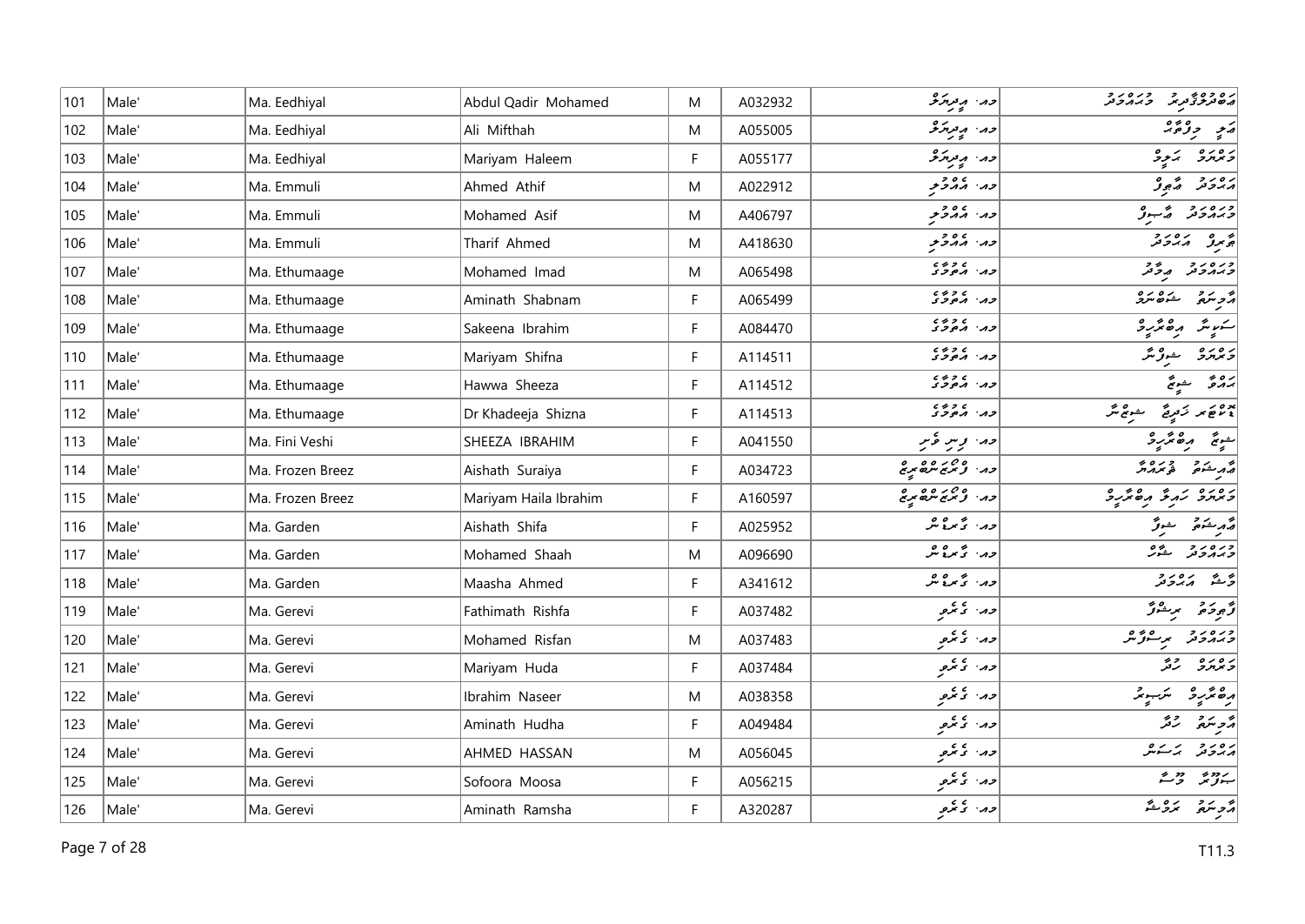| 127 | Male' | Ma. Gerevi    | Fathimath Yashfa         | F  | A356318 | وړ کو تکو                          | توجوخهم الاستوق                                  |
|-----|-------|---------------|--------------------------|----|---------|------------------------------------|--------------------------------------------------|
| 128 | Male' | Ma. Gerevi    | Ibrahim Rif-ath          | M  | A357419 | وړ کی تره                          | ە ھەترىر <sup>ە</sup><br>ە رە<br>بىرتى <i>مى</i> |
| 129 | Male' | Ma. Gold Hope | Zahida                   | F. | A047249 | 00000<br>1. 223 - بالي             | پچ س <sub>ر</sub> قتر                            |
| 130 | Male' | Ma. Gold Hope | Ahmed Naseem             | M  | A050228 | ە دەر بەرە دەرە<br>1955-يىلى       | پرور و<br>ىئرسىرى                                |
| 131 | Male' | Ma. Gold Hope | Hussain Anees            | M  | A064164 | ە ەە ئەھەم<br>1933-يىلى            | يز ڪمريش ڪي سرچ                                  |
| 132 | Male' | Ma. Gold Hope | Muneera Adam             | F  | A075121 | ە ەە بەھە<br><i>دە</i> · كەمەلەر   | د سرپر پر دره                                    |
| 133 | Male' | Ma. Gold Hope | Aminath Nasiha           | F. | A076430 | ە ەە ەەھ<br><i>دە</i> · كەمەلەر    | ړځ سره<br>سترسدير                                |
| 134 | Male' | Ma. Gold Hope | Mohamed Rashad           | M  | A080602 | ە ەە بەھە<br><i>دە</i> · كەمەلەر   | ورەرو كەشگ                                       |
| 135 | Male' | Ma. Gold Hope | Badoora Mohamed          | F  | A080603 | ם ם ם ם ם ים<br>כוזי - זה יב זה לי | ر دو پر<br>ن تر بر<br>و ره ر د<br>تر پر ژمر      |
| 136 | Male' | Ma. Gold Hope | Liusha Mohamed           | F  | A097726 | ە ەەھەم<br><i>دە</i> كەنگەنگە      | حەر ئىستىر<br>و ره ر و<br><i>د ب</i> رگرفر       |
| 137 | Male' | Ma. Gold Hope | Ifaasha Mohamed          | F. | A161207 | ە ەە ئەھەم<br>2- ئەمەلى بۇ         | و ره ر د<br>تر پر ژنر<br>ەر تۆشە                 |
| 138 | Male' | Ma. Gold Hope | Aishath Ashfa Adil       | F  | A166770 | ە ەە ئەھەم<br><i>دە</i> · ئەمەلەر  | ە ئەر ئىشى ئەھرىمى ئە                            |
| 139 | Male' | Ma. Gold Hope | Fathimath Inaya          | F. | A317238 | ە ەە بەھە<br><i>دە</i> · كەمەلەر   | و المعجزة المستركز                               |
| 140 | Male' | Ma. Gold Hope | Aishath Zuhuda           | F  | A317252 | ە ەە ەەھ<br><i>دە</i> · كەمەلەر    | ه د شود و د و د                                  |
| 141 | Male' | Ma. Gold Hope | Hassan Inaas Mohamed     | M  | A341511 | ם ם ם ם ם ים<br>כוזי - זה יב זה לי | يُرَسَوْشُ مِسْرٌ فَ وَيَرْمُ وَيَوْ             |
| 142 | Male' | Ma. Gold Hope | Aishath Shahudha Mohamed | F. | A342049 | ە ەە بەھە<br><i>دە</i> · كەمەلەر   | وأرشكم شروع ورورو                                |
| 143 | Male' | Ma. Gold Hope | Ahmed Shaadhu Mohamed    | M  | A342051 | ە ەە بەرە<br>3. ئەن ئەرى           | ره ر د په د دره ر د<br>مدرس څونر ورمړن           |
| 144 | Male' | Ma. Gold Hope | Ibrahim Shaadin Mohamed  | M  | A342052 | ە ەەھەم<br><i>دە</i> . ئەمەمەم     | رەپرىي ئەربىر دىرەرد                             |
| 145 | Male' | Ma. Gold Hope | Mohamed Afsheen Adil     | M  | A342208 | $00000$<br>$90000$                 | ورەرو روپىر كەرگ                                 |
| 146 | Male' | Ma. Gold Hope | Maryam Nausha            | F  | A344554 | ە ەە بەھە<br><i>دە</i> · كەمەلەر   | رەرە برەي                                        |
| 147 | Male' | Ma. Gold Hope | Ahmed Fayaz Moosa        | M  | A358380 | ە ەە بەھە<br><i>دە</i> · كەمەلەر   | ره رو رو ه در م                                  |
| 148 | Male' | Ma. Gold Hope | Mohamed Anas Hussain     | M  | A372362 | ە ەە <i>ەە ەە</i><br>جەنبى ئەرىپى  | ورەرو رىر قارىمىدىك                              |
| 149 | Male' | Ma. Gold Hope | Mariyam Enas Hussain     | F  | A372363 | 00000<br><i>3.0333.17</i>          | ويرمرد بهتر ويستهيش                              |
| 150 | Male' | Ma. Gold Hope | Hussain Sajid Mohamed    | M  | A372542 | ە ەە ەە ي<br>دە سىمى ئىقى          | ج کے مگر گے تو تو تر در دیا کہ ا                 |
| 151 | Male' | Ma. Gold Hope | Fathimath Ifsha Ahmed    | F. | A394970 | 00000<br>3. د نومونو کرنۍ          | وتجوخهم مروشة كالرومر                            |
| 152 | Male' | Ma. Gold Ring | Mariyam Samla            | F  | A001528 | در کوه د مور                       | رەرە سەەبۇ                                       |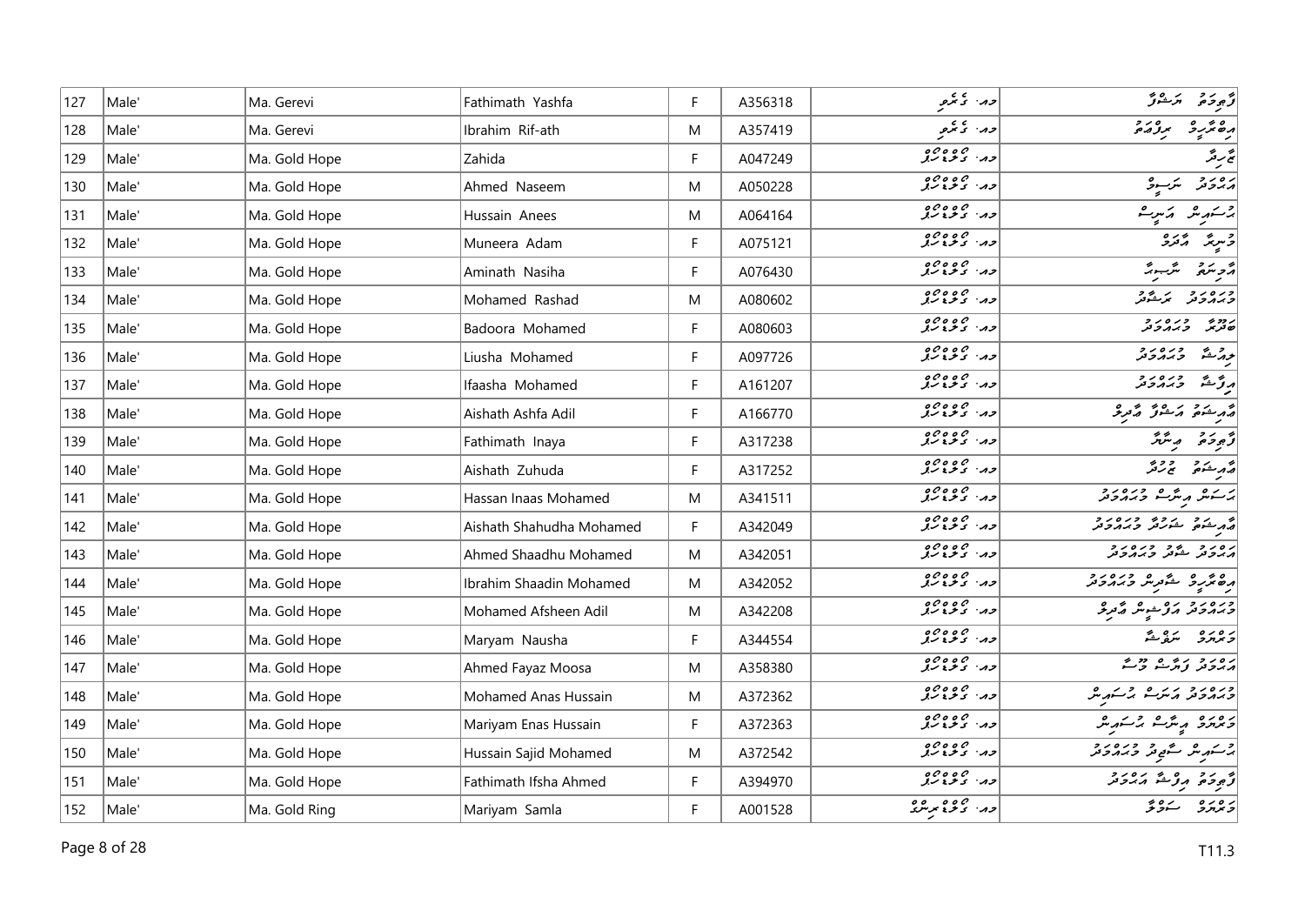| 153 | Male' | Ma. Gold Ring        | Sahma Saleem          | F  | A001529 | $rac{0}{2}$                             | ئەبۇرى<br>سەرد                                                      |
|-----|-------|----------------------|-----------------------|----|---------|-----------------------------------------|---------------------------------------------------------------------|
| 154 | Male' | Ma. Gold Ring        | Mohamed Azhan         | M  | A034145 | در کوه مرمو                             | ورەرو رەپەر                                                         |
| 155 | Male' | Ma. Gold Ring        | Ali Saleem            | M  | A049028 | $rac{1}{2}$                             | ړنې خوړه                                                            |
| 156 | Male' | Ma. Gold Ring        | Ahmed Iyaz            | M  | A065139 | $rac{1}{2}$                             | גם ג' בית ה                                                         |
| 157 | Male' | Ma. Gold Ring        | Ismail Azleem         | M  | A065616 | ەر، دىن ئەرەرە<br>دە. دىن ئەر           | ر شۇر ئەيدۇ                                                         |
| 158 | Male' | Ma. Gold Ring        | Ibrahim Maslamath     | M  | A068632 | وړ٠ کولانوروه                           | ەرھ ئ <sup>ۆ</sup> ر ۋ<br>ىر 2 مۇرى <sub>م</sub>                    |
| 159 | Male' | Ma. Gold Ring        | Aishath Rukha Ibrahim | F  | A104939 | ور کول ده<br>در کول <sub>مر</sub> س     | ړٌ د شکه پر ده پر ده ټر پر و                                        |
| 160 | Male' | Ma. Gold Ring        | Ridha Binth Maslamath | F  | A160694 | وړ٠ کولانو پر                           | برتر صره وسوده                                                      |
| 161 | Male' | Ma. Gold Ring        | Ali Ahzam Mohamed     | M  | A326774 | $rac{1}{2}$                             | ב גם גם כגם גב                                                      |
| 162 | Male' | Ma. Hameedhee        | Moosa Hameed          | M  | A092037 | –<br>احمد کے دیر                        | ژمنځ پر د پر                                                        |
| 163 | Male' | Ma. Happy            | Nafha Yoosuf          | F. | A009801 | احد کړې                                 | يرە بە جەمئىتى                                                      |
| 164 | Male' | Ma. Happy            | Mohamed Affan Yoosuf  | M  | A070179 | حەر، بۇي <sub>ى</sub>                   | כנסנכ נסגם <mark>חד כם</mark><br>ב <i>ג</i> ובבת ו <i>גוב</i> ת ת—כ |
| 165 | Male' | Ma. Happy            | Abdulla Naif Yoosuf   | M  | A070180 | حەر بەيج                                | برە داللە م <i>ىگە ۋە دە</i> د                                      |
| 166 | Male' | Ma. Happy            | Ahmed Nizar           | M  | A070746 | در. برو                                 | גפני תוצי                                                           |
| 167 | Male' | Ma. Happy            | Fathimath Rishfa      | F  | A101103 | دە. بۇر                                 | أوُّمُوحَمْ مِنْ وَ                                                 |
| 168 | Male' | Ma. Happy Cottage    | Munawwar Abdulla      | M  | A347665 |                                         | وبرەبر مەھىراللە                                                    |
| 169 | Male' | Ma. Hudhu Aanu       | Hussain Ishan         | M  | A000161 | כוז - קבוציה<br>כוז - גיבוג'ייק         | برسكريش برنشش                                                       |
| 170 | Male' | Ma. Hudhu Aanu       | Aishath Nisha         | F  | A000163 | כגי געגע.<br>כגי געגע                   | أقرم شوقر المرسقر                                                   |
| 171 | Male' | Ma. Hudhu Aanu       | Ahmed Irshan          | M  | A000907 | כ <i>חי הבקר</i> ית                     | رەرو مەئقىر                                                         |
| 172 | Male' | Ma. Hudhu Aanu       | HASSAN ABDUL WAHID    | M  | A059721 | وړ ووړ و                                | ر کره ده دوه د د                                                    |
| 173 | Male' | Ma. Hudhu Aanu       | ZAREENA MOHAMED       | F  | A095759 | בוגי הבגליה                             | تم پرېش د جمه د د                                                   |
| 174 | Male' | Ma. Hudhu Aanu       | Mariyam Anaa Hassan   | F  | A167235 | و در ۱۳۶۶<br>در ریوبر س                 | رەرە بەش ئەسەر                                                      |
| 175 | Male' | Ma. Hudhuhuiypilaage | Fathimath Zidna       | F  | A034189 | وړ٠ رووه ووی                            | قرموخيم بمقتر                                                       |
| 176 | Male' | Ma. Hudhuhuiypilaage | Abdulla Visal         | M  | A035557 | وړ٠ روره وه وه<br>وړ٠ رتر <i>ره</i> وتر | رەقراللە ھەممۇ                                                      |
| 177 | Male' | Ma. Hudhuhuiypilaage | Hawwa Zahira          | F. | A035559 | وړ٠ ر <sub>وبو</sub> وه وي              | برە ئەربۇ                                                           |
| 178 | Male' | Ma. Hudhuhuiypilaage | Hussain Naveez        | M  | A035561 | وړ٠ رووه وه<br>وړ٠ رتر ره وون           | برستهر ش سريدمج                                                     |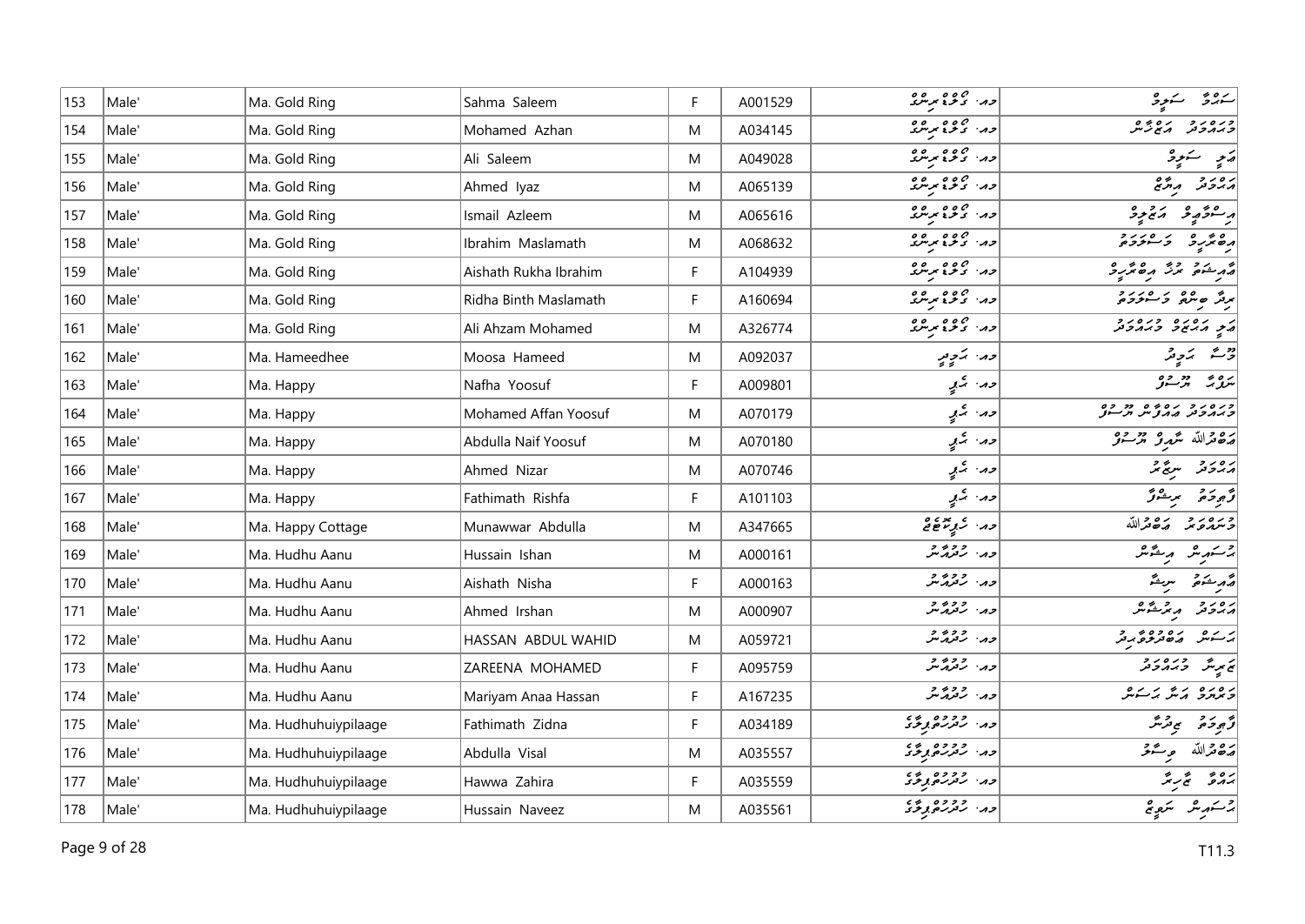| 179 | Male' | Ma. Hudhuhuiypilaage | Mohamed Badheeu        | M           | A035563 | وړ٠ رووه وي                                  | وره رو درو                                                                       |
|-----|-------|----------------------|------------------------|-------------|---------|----------------------------------------------|----------------------------------------------------------------------------------|
| 180 | Male' | Ma. Hudhuhuiypilaage | Hassan Nazeef          | M           | A035573 | وړ٠ روره ور ور<br>وړ٠ رتر <i>ره و</i> ر      | برسەيىر                                                                          |
| 181 | Male' | Ma. Hudhuhuiypilaage | Ismail Nadheem         | M           | A035575 | در ووه دو.<br>در رس                          | برڪروپو سکيږو                                                                    |
| 182 | Male' | Ma. Hudhuhuiypilaage | Aishath Adam           | F           | A101834 | وړ٠ روره ووي.<br>در٠ روره وو                 | پ <sup>و</sup> مرشوحو<br>پژ <sub>گر</sub> ه<br>د ترو                             |
| 183 | Male' | Ma. Hudhuhuiypilaage | Muneer Moosa           | M           | A113917 | وړ٠ روره ووي<br>وړ٠ رور <i>ره و</i> و        | وحر محتر<br>د<br>دسمبر                                                           |
| 184 | Male' | Ma. Hudhuhuiypilaage | Ali Aiman              | M           | A286952 | وړ٠ روره ووي<br>وړ٠ رور <i>ره و</i> و        | أړنو أمركر مر                                                                    |
| 185 | Male' | Ma. Hudhuhuiypilaage | Aminath Jazla          | F           | A403373 | وړ٠ ر <sub>وبو</sub> وه وي                   | أأوسكا فيمح                                                                      |
| 186 | Male' | Ma. Hulhevehi        | Aishath Haleem         | $\mathsf F$ | A034849 | وړ ژندوب                                     | و د شوه کرده<br>م                                                                |
| 187 | Male' | Ma. Hulhevehi        | Asiya Haleem           | F           | A035864 | دړ٠ رنگور                                    | ومسترد المتجار                                                                   |
| 188 | Male' | Ma. Kaalhivah        | Hawwa Ibrahim          | $\mathsf F$ | A045727 | وە. ئىمز <i>ەك</i>                           |                                                                                  |
| 189 | Male' | Ma. Kaalhivah        | Hussain Rasheed        | M           | A046422 | $rac{1}{2}$                                  | رحمار مرشور                                                                      |
| 190 | Male' | Ma. Kedhifashuvige   | ABDULLAH MOHAMED       | M           | A007456 | حەر مەمرى <i>ز ترە</i> بج                    | و رە ر د<br><i>د بە</i> د تر<br>برە تراللە                                       |
| 191 | Male' | Ma. Kedhifashuvige   | Sakeena Umar Fulhu     | F           | A033305 | وړ· کامرو کرو ځ                              | سەرىق ھۆتىرو د                                                                   |
| 192 | Male' | Ma. Kedhifashuvige   | Raziyya Yousuf         | $\mathsf F$ | A047316 | وړ· م <sup>ن</sup> ورو تر <sub>و</sub> ء     | $\begin{array}{cc} 1 & 0 & 0 \\ 0 & 2 & 0 \\ 0 & 0 & 0 \\ 0 & 0 & 0 \end{array}$ |
| 193 | Male' | Ma. Kedhifashuvige   | Shameema Ibrahim       | F           | A047317 | وړ٠ م <sup>۶</sup> مروکرو د                  | شَوِرَة رەھمەر                                                                   |
| 194 | Male' | Ma. Kedhifashuvige   | Mohamed Amaan Rasheed  | M           | A049333 | وړ٠ مامرو کر <sub>و د</sub> ي                | ورەر و رەھ كرىنوتر<br><i>وبەم</i> وتر مەھس كرىنوتر                               |
| 195 | Male' | Ma. Kedhifashuvige   | Faiza                  | F           | A063017 | وړ٠ م <sup>7</sup> مرتر مر <sub>و</sub> ځ    | وٌ مريحٌ                                                                         |
| 196 | Male' | Ma. Kedhifashuvige   | Aminath Waheedha       | F           | A068465 | وړ٠ م <sup>۶</sup> تروکر <sub>و د</sub> ي    | و څخه سره<br>ءَ ٻرِ تَرُ                                                         |
| 197 | Male' | Ma. Kedhifashuvige   | Fathimath Shazly       | F           | A166790 | وړ٠ م <sup>۶</sup> مرو کرو د                 | ۇ بور د<br>ڪُ جي محي                                                             |
| 198 | Male' | Ma. Kedhifashuvige   | Mohamed Farhan         | M           | A459018 | وړ٠ م <sup>۶</sup> مرو کرو د                 | ورەرو روماھ                                                                      |
| 199 | Male' | Ma. Kedhifashuvige 2 | Mohamed Sharif Ahmed   | M           | A031881 | ور . ئامبرتر تر <sub>و</sub> ء 2             | ورەرو ئەمرو مەدرو                                                                |
| 200 | Male' | Ma. Kedhifashuvige 2 | Mariyam Shany Ahmed    | F           | A031882 | ور . ئ <sub>ا</sub> تورتر ترو <sup>2</sup> 2 | و وره ځې ره ده                                                                   |
| 201 | Male' | Ma. Kedhifashuvige 2 | Mohamed Ibrahim        | M           | A037599 | حەر شىرى شرىرى 2-2                           | כמתכת תפתיכ                                                                      |
| 202 | Male' | Ma. Kedhifashuvige 2 | Ahmed Ibrahim          | M           | A044719 | حەر شىرى ش <i>ەر</i> ى 2-2                   | גיבנג הפיציב                                                                     |
| 203 | Male' | Ma. Kedhifashuvige 2 | Fathimath Shahma Ahmed | F           | A064024 | حەر شىرى شرىرى 2-2                           | و د د دوه ده د د                                                                 |
| 204 | Male' | Ma. Kedhifashuvige 2 | Aishath Shanma Ahmed   | F           | A125333 | <i>دە</i> ئىمبوگىرى 2-2                      | و د شکوه شکسری در در د                                                           |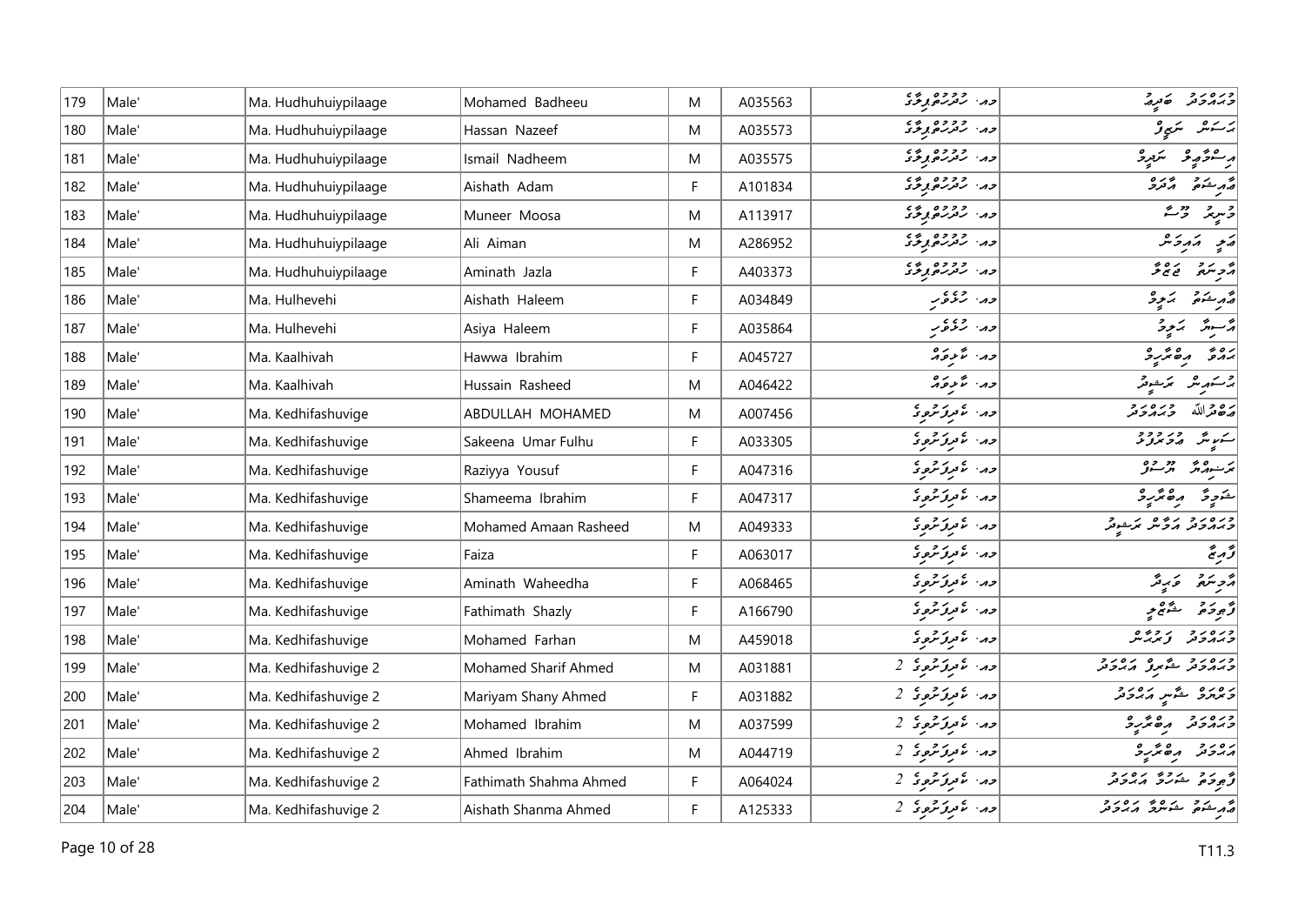| 205 | Male' | Ma. Kedhifashuvige 2 | Fathimath Hasna Mohamed         | F  | A127597 | حەر شىرى ش <i>ەرى 2</i> 2                      | و د د د عده دره د د                                      |
|-----|-------|----------------------|---------------------------------|----|---------|------------------------------------------------|----------------------------------------------------------|
| 206 | Male' | Ma. Kedhifashuvige 2 | Mariyam Zaina Mohamed           | F  | A127598 | حەر شىرى شرىرى 2-2                             | נים בן היית כנים ניב                                     |
| 207 | Male' | Ma. Kedhifashuvige 2 | Aishath Dheena Mohamed          | F  | A128253 | دە ، ئامرۇنروڭ 2                               | أحمد يشوهم وبراه والمحمد والمحمد                         |
| 208 | Male' | Ma. Kedhifashuvige 4 | Aminath Ibrahim                 | F. | A061697 | دە. ، ئاسىرى ئروڭ 4                            | ەرھ ئ <sup>ۆ</sup> ر ۋ<br>لمجمحه يتموهم                  |
| 209 | Male' | Ma. Keyovaluge       | Aminath Rauf                    | F  | A011460 | גו בי די בי<br>הריי מיתפי <i>ב</i> ב           | ر دده<br>بورو تو<br>لمجمحه يتمدهم                        |
| 210 | Male' | Ma. Keyovaluge       | Fathimath Saeeda                | F. | A027627 | גו ביני כג<br>כני מתפי <i>ב</i> ב              | أقاويرة واستهيقه                                         |
| 211 | Male' | Ma. Keyovaluge       | Mohamed Aushan Latheef          | M  | A067711 |                                                | ورەر د پروژه كېږو                                        |
| 212 | Male' | Ma. Keyovaluge       | Fathmath Aroosha Latheef        | F  | A067712 | גו בי די בי<br>הריי מיתפי <i>ב</i> ב           | أزجروح وبردوع تزجور                                      |
| 213 | Male' | Ma. Keyovaluge       | Mariyam Sharafiya               | F  | A067714 | גי מידי בג<br>כף יש חיפיב ב                    | دەرە شەر دەر                                             |
| 214 | Male' | Ma. Koamas           | Mohamed Saeed                   | M  | A080115 | دە. ئادىس                                      | ورەر دېم كەر                                             |
| 215 | Male' | Ma. Koamas           | Fathimath Maeesha               | F  | A159312 | دە. ئادىس                                      | أراوحوا التحميشة                                         |
| 216 | Male' | Ma. Koamas           | Ibrahim Maiz                    | M  | A342193 | دە. ئۈچ شە                                     | أرە ئەر ئىسىمى ئىس                                       |
| 217 | Male' | Ma. Kurendhoo Aage   | Ahmed Shihad                    | M  | A024142 | כ ג - ג ה פרב ה<br>כ ג - ע ה ה הג ג            | دەر دەستىرلىر                                            |
| 218 | Male' | Ma. Kurendhoo Aage   | Mohamed Ziyad                   | M  | A027027 | כ ג - גם פרדים גם<br>כ ג - ע הבניקו <i>ת ג</i> | ورەرو پەر                                                |
| 219 | Male' | Ma. Kurendhoo Aage   | Mariyam Shiuna                  | F  | A054306 | כ ג - ג ה פרד ה ב<br>כ ג - ע ה התנה ב          | و دره شورش                                               |
| 220 | Male' | Ma. Kurikeela Hiyaa  | Ahmed Shah Solih Moosa          | M  | A023175 | دە ، ئامرىيۈرل <sup>ى</sup> ر                  | رەرد شەر شورە «م                                         |
| 221 | Male' | Ma. Kurikeela Hiyaa  | Maliya Kurik Riza               | F  | A024298 | ور، تأمر باغريدگر<br>مرد                       | أقرمز لتمرع مرتثه                                        |
| 222 | Male' | Ma. Kurikeela Hiyaa  | Mohamed Kurik Riza              | M  | A057373 | حەر، س <sup>ە</sup> بىر بىر بۇ بەر بىر         | ورەرو ەيرە برگ                                           |
| 223 | Male' | Ma. Kurikeela Hiyaa  | Ahmed Kurik Riza                | M  | A059297 | حەر، ئامرىيە ئەرىپە تە                         | ړه دو همره مرت                                           |
| 224 | Male' | Ma. Kurikeela Hiyaa  | Aishath Mohamed Hafeez          | F  | A059369 | حەر، س <sup>ە</sup> بىر بىر بۇ بەر بىر         | ه مشو وره د و بروه                                       |
| 225 | Male' | Ma. Kurikeelage      | Raziyya Mohamed<br>Kaleygefaanu | F  | A032006 | دە. بۇي <sub>رىيۈ</sub> دى                     | ر - ۵ - در ۵ در درن در د<br>بر - در از در در در در در در |
| 226 | Male' | Ma. Kurikeelage      | Mohamed Fayaz Ali Riza          | M  | A041555 | دە. بۇ برېدىنى                                 | ورەرو روش كەي برگ                                        |
| 227 | Male' | Ma. Kurikeelage      | Ahmed Fayaz Ali Riza            | M  | A059426 | دە. بۇيدىدى<br>                                | رەرد روم ھو برگ                                          |
| 228 | Male' | Ma. Kurikeelage      | Abdulla Fayaz Ali Riza          | M  | A064564 | دە. بۇ برېدىنى                                 | رەچەللە ئەركىشە مەر مرت                                  |
| 229 | Male' | Ma. Kurikeelage      | Aminath Fayaz Ali Riza          | F  | A073358 | دەر، ئامرىيە ئەتى                              | أقرحتم وكراء كالمح المراجح                               |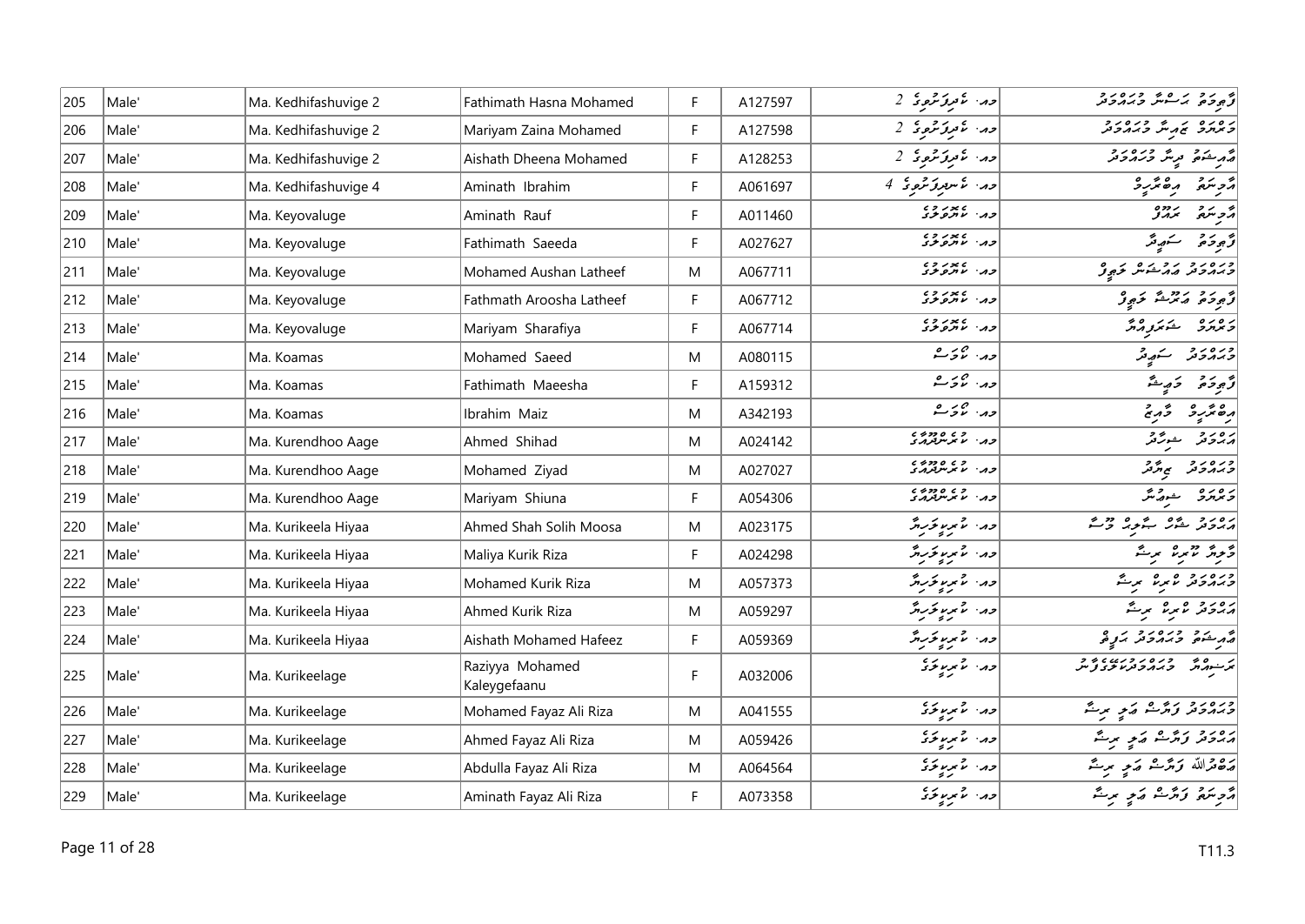| 230 | Male' | Ma. Kurikeelage | Manaal Ahmed Fayaz     | F         | A325513 | دە.، ئامرىيە ئەتى               | ر موه بره بر د بر م                              |
|-----|-------|-----------------|------------------------|-----------|---------|---------------------------------|--------------------------------------------------|
| 231 | Male' | Ma. Kurikeelage | Minhal Ahmed Fayaz     | M         | A342313 | دە. بۇيرىدى.<br>مەنبە           | ومردو برەرو بروه                                 |
| 232 | Male' | Ma. Little Rock | Fazna Rasheed          | F         | A011531 | בני תַפַּצִּמִי                 | توج مگر - ترشونگر                                |
| 233 | Male' | Ma. Little Rock | Fathmath Fainaz        | F         | A055006 | כו. כפיכים                      | ىر بر شىر<br>تو تەسىرىنى<br>ۇ ب <sub>و</sub> ر د |
| 234 | Male' | Ma. Little Rock | Aishath Moosa          | F         | A105381 | בו תפיציני                      | ړه شو ده ش                                       |
| 235 | Male' | Ma. Little Rock | Mariyam Rania Riyaz    | F         | A161161 | בו תפידות                       | כמתב מיתול מוליי                                 |
| 236 | Male' | Ma. Little Rock | Aishath Raya Riyaz     | F         | A222222 | בו תפידות                       | أور مندور مراثر مراثر م                          |
| 237 | Male' | Ma. Little Rock | Shazla Abdul Rasheed   | F         | A319800 | כו. תַשְּׁבִית י                | ره و ده ده ده د<br>شویم و که <i>ه ده بر</i> شوتر |
| 238 | Male' | Ma. Little Rock | Aishath Maisha         | F         | A321403 | בני יכש ביני                    | أأرمض وأرحد                                      |
| 239 | Male' | Ma. Little Rock | Aminath Eema Asim      | F         | A332606 | وړ٠ وگونوره                     | أأوسم أروأ أأسود                                 |
| 240 | Male' | Ma. Little Rock | Ahmed Sharyaan Rameez  | M         | A353194 | בני תַפַּלְבִינִי               | رەرد بەرەپە كەر                                  |
| 241 | Male' | Ma. Little Rock | Ismail Samhaan Rameez  | M         | A353196 | $8800$<br>$7790$                | ر جۇم بۇ سەۋرتىر ترىپى                           |
| 242 | Male' | Ma. Maafolheyge | Fathimath Fiureen      | F         | A000103 | و پر دون<br>وړ گوگوی            | ۋە ئەڭ بەر ئەي                                   |
| 243 | Male' | Ma. Maafolheyge | Aishath Fursheen       | F         | A000104 | و پر دی.<br>و در سوفر دی        | مەر ئەق ئىمى ئىسى بىر                            |
| 244 | Male' | Ma. Maafolheyge | Mohamed Farouq         | ${\sf M}$ | A000105 | و پر دی.<br>و در سوتو دی        | ور ه د د ورو<br><i>د ب</i> رمر تر تر             |
| 245 | Male' | Ma. Maafolheyge | Mahdee Faroozan        | M         | A033717 | و پر دی.<br>و در سوتو دی        | تروپه تر ترجم شر                                 |
| 246 | Male' | Ma. Maafolheyge | Fathimath Fawziyya     | F         | A037826 | و پر دی.<br>و در سوتو دی        | ל גב נגבס                                        |
| 247 | Male' | Ma. Maafolheyge | Zulaikha Adam          | F         | A038545 | و پر دی.<br>و در سوتو دی        | ایج ځرمر ش<br>پور ہ<br>مرکز                      |
| 248 | Male' | Ma. Maafolheyge | FATHIMATH FIUZA        | F         | A038546 | و پر ده ده.<br>د د کولوی        | تؤجوخوا وحرمج                                    |
| 249 | Male' | Ma. Maafolheyge | Aminath Fareeda        | F         | A038700 | و پر ده ده ده<br>و در از مونو د | أرمز<br>تى مومگر                                 |
| 250 | Male' | Ma. Maafolheyge | Mahmood Fareesh        | M         | A049222 | و پر ده ده<br>و در به توگوی     | رەددو كەرگ                                       |
| 251 | Male' | Ma. Maafolheyge | Aishath Firza          | F         | A081065 | و پر دی.<br>و در سوفر دی        | وكرمشكم ومرتج                                    |
| 252 | Male' | Ma. Maafolheyge | Ahmed Furgan           | M         | A128290 | و پر دی.<br>و در گوری           | رەرد دىپەر                                       |
| 253 | Male' | Ma. Maafolheyge | Mohamed Fathik Fareesh | M         | A146503 | و پر دی.<br>و در گوری           | ورەرو ۋە ئېرىش                                   |
| 254 | Male' | Ma. Maafolheyge | Mohamed Falak Faroozan | M         | A147480 | و پر دون<br>وړ کوگرنۍ           | כנה ביניה נחדשה<br>במהכת ציבט צ'בה ת             |
| 255 | Male' | Ma. Maafolheyge | Abdulla Farhan         | M         | A167402 | و پر دی.<br>و در سوتو دی        | برەقراللە ئەرگە ئى                               |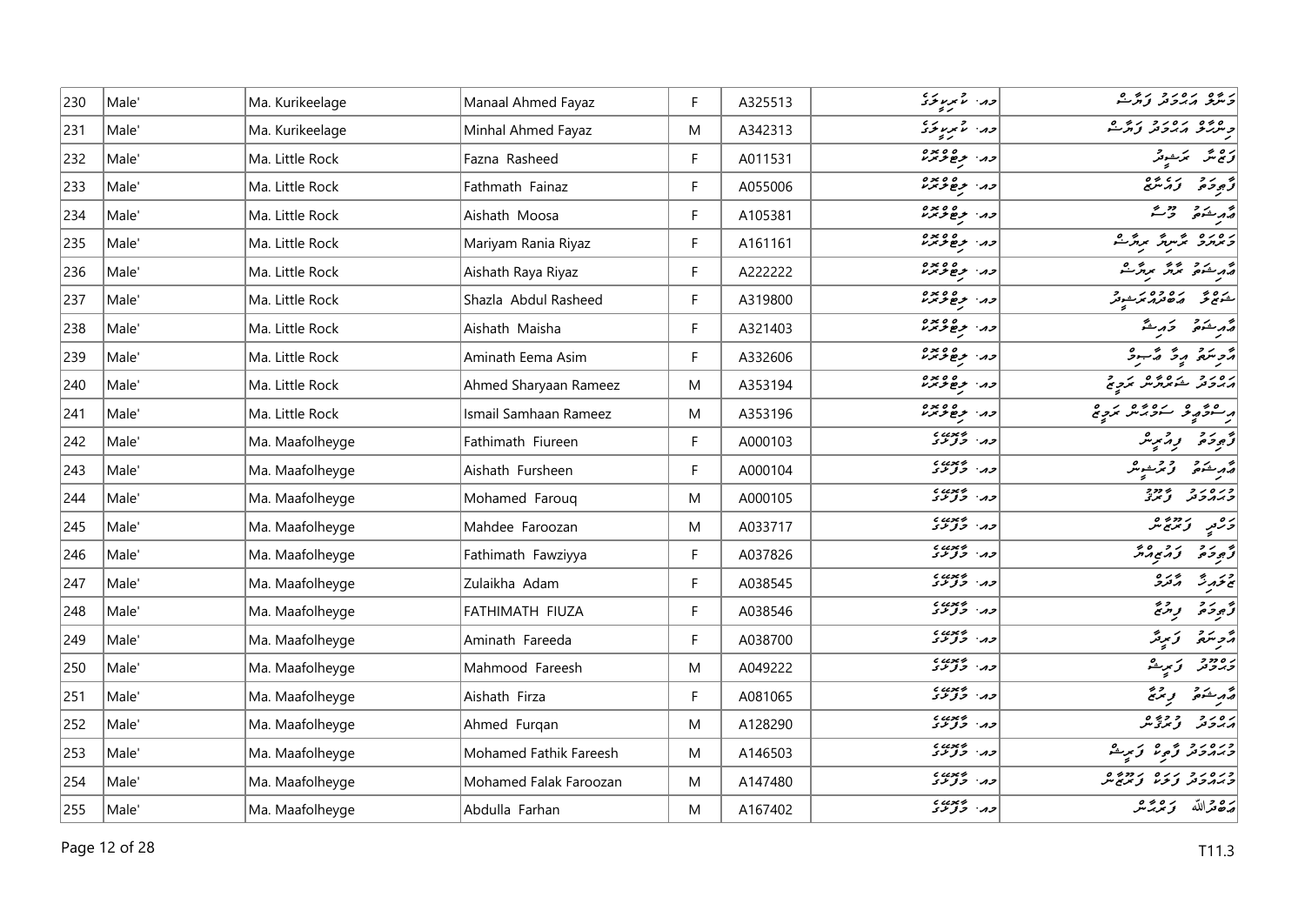| 256 | Male' | Ma. Maafolheyge       | <b>Ahmed Falih Fareesh</b>       | M           | A329771 | و پر دی.<br>و در سوفر دی              | ג 2 د تر تر تر تر تر پیش                                                                                                                                                                                                        |
|-----|-------|-----------------------|----------------------------------|-------------|---------|---------------------------------------|---------------------------------------------------------------------------------------------------------------------------------------------------------------------------------------------------------------------------------|
| 257 | Male' | Ma. Maafolheyge       | Ibrahim Farhoon                  | M           | A331590 | و پر دی.<br>و در سوفر دی              | مەھرىرە بەددە                                                                                                                                                                                                                   |
| 258 | Male' | Ma. Maathandi         | Fathmath Abdulla                 | F           | A230023 | وړ ژُه سو                             | قَهْ وَحَدَّ مَنْ هُمْ اللَّهُ                                                                                                                                                                                                  |
| 259 | Male' | Ma. Maathandi         | Ali Abdulla                      | M           | A230025 | در گ <sup>ە</sup> ر س                 | أقدمج فكافات الله                                                                                                                                                                                                               |
| 260 | Male' | Ma. Maathandi         | Mariyam Abdulla                  | F           | A230026 | دە. ئ <sup>ى</sup> مەسىر              | رەرە رەقراللە                                                                                                                                                                                                                   |
| 261 | Male' | Ma. Maathandi         | Khadeeja Abdulla                 | F           | A230029 | —<br>  <i>دە</i> ئۇمۇسى <sub>ر</sub>  | ەھەراللە<br>نزمرچٌ                                                                                                                                                                                                              |
| 262 | Male' | Ma. Maathandi         | Zahidha Abdulla                  | F           | A230031 | —<br>  <i>دە</i> ئۇمۇسىر              | يَّ بِرَتَّر مَّ صَوْرًاللَّهُ                                                                                                                                                                                                  |
| 263 | Male' | Ma. Maathandi         | Nazra Abdulla                    | F           | A232424 | أحه، خوتمبر                           | ىر جەيجە<br>سىنجە ئىش<br>ەھىراللە                                                                                                                                                                                               |
| 264 | Male' | Ma. Mary              | Mariyam Shafia                   | $\mathsf F$ | A047667 | در بھی<br>در وی                       | ر ه ر ه<br><del>ر</del> بربرگ<br>ستگورگ                                                                                                                                                                                         |
| 265 | Male' | Ma. Mary              | Malaka Shafiu                    | $\mathsf F$ | A049351 | در می<br>در و پ                       | ى ئەش<br>شگورگر                                                                                                                                                                                                                 |
| 266 | Male' | Ma. Mary              | Aishath Suadh Solih              | $\mathsf F$ | A115803 | اور پی پ                              | ړ ده ده ده د عرد                                                                                                                                                                                                                |
| 267 | Male' | Ma. Mary              | Fathimath Afrah Solih            | $\mathsf F$ | A288153 | در می<br>در و پ                       | وتجوفهم موترك بتور                                                                                                                                                                                                              |
| 268 | Male' | Ma. Memosa            | Jameela Adam                     | E           | A053086 | وړ ووگ                                | فأحرق أرترو                                                                                                                                                                                                                     |
| 269 | Male' | Ma. Memosa            | Mohamed Siraj                    | M           | A055555 | وړ ووگ                                | ورەر د<br>تەبەر تەرىخ                                                                                                                                                                                                           |
| 270 | Male' | Ma. Memosa            | Yoosuf Umair Adam Naseem         | M           | A065348 | وړ وژځ                                | ת כם כן כ זינם ותיים                                                                                                                                                                                                            |
| 271 | Male' | Ma. Memosa            | Hassan Manaf                     | M           | A067366 | وړ وگړ                                | يرَ سَنَ سَنَ الْمَرْكَزِ                                                                                                                                                                                                       |
| 272 | Male' | Ma. Memosa            | Ahmed Mubyn                      | M           | A067367 | وړ وگړ                                | رەرو وەر                                                                                                                                                                                                                        |
| 273 | Male' | Ma. Memosa Manzil     | Fathimath Shihama Adam<br>Naseem | F           | A065308 | ەر، دەمشۇشمۇ                          | و د د شوره اوره امر ده                                                                                                                                                                                                          |
| 274 | Male' | Ma. Memosa Manzil     | Aminath Shiyara Adam Naseem      | F           | A065309 | ەر بەھ گەر مەر ھې ئى                  | أو برو شهر بر ارده الرسود                                                                                                                                                                                                       |
| 275 | Male' | Ma. Memosa Manzil     | Abdulla Shiyam Adam Naseem       | M           | A065347 | ەر. د <sup>ە</sup> ر ئەر ئىرى         | رَجْعَرْاللَّهُ شِيرَّدَّ رَكْرَدَ سَرَحِيْتِ                                                                                                                                                                                   |
| 276 | Male' | Ma. Memosa Manzil     | Ali Shiyam Adam Naseem           | M           | A074292 | ە <i>مەن ئەر شىر بىرى</i> ئى          | أرو المسرار المحمدة الكراسور                                                                                                                                                                                                    |
| 277 | Male' | Ma. Memosa Manzil     | Mariyam Irasha Adam Naseem       | F           | A121726 | ەر. ب <sup>ەم يەر م</sup> ەرج         | י פידור היה היה היה היה בין היה היה היה בין היה היה בין היה בין היה בין היה בין היה בין היה בין היה בין היה בי<br>היה היה בין היה בין היה בין היה בין היה בין היה בין היה בין היה בין היה בין היה בין בין בין בין בין בין בין ב |
| 278 | Male' | Ma. Meyvaagasdhoshuge | Aishath Hafeeza                  | F           | A076032 | ده به در ه پود د<br>ده به د وی سوتوری | أمار مشكاة المسترقة                                                                                                                                                                                                             |
| 279 | Male' | Ma. Meyvaagasdhoshuge | Ishaq Hassan Manik               | M           | A149720 | ے برے رہے و ے<br>حہ سنتی تو کر سنتو س | ما شركة الاسكسرية المراجع                                                                                                                                                                                                       |
| 280 | Male' | Ma. Meyvaagasdhoshuqe | Khathma Hassan Manik             | F           | A338800 | ده به در ه پروه<br>وه کولوکو سوتوری   | زوو پر کشور در                                                                                                                                                                                                                  |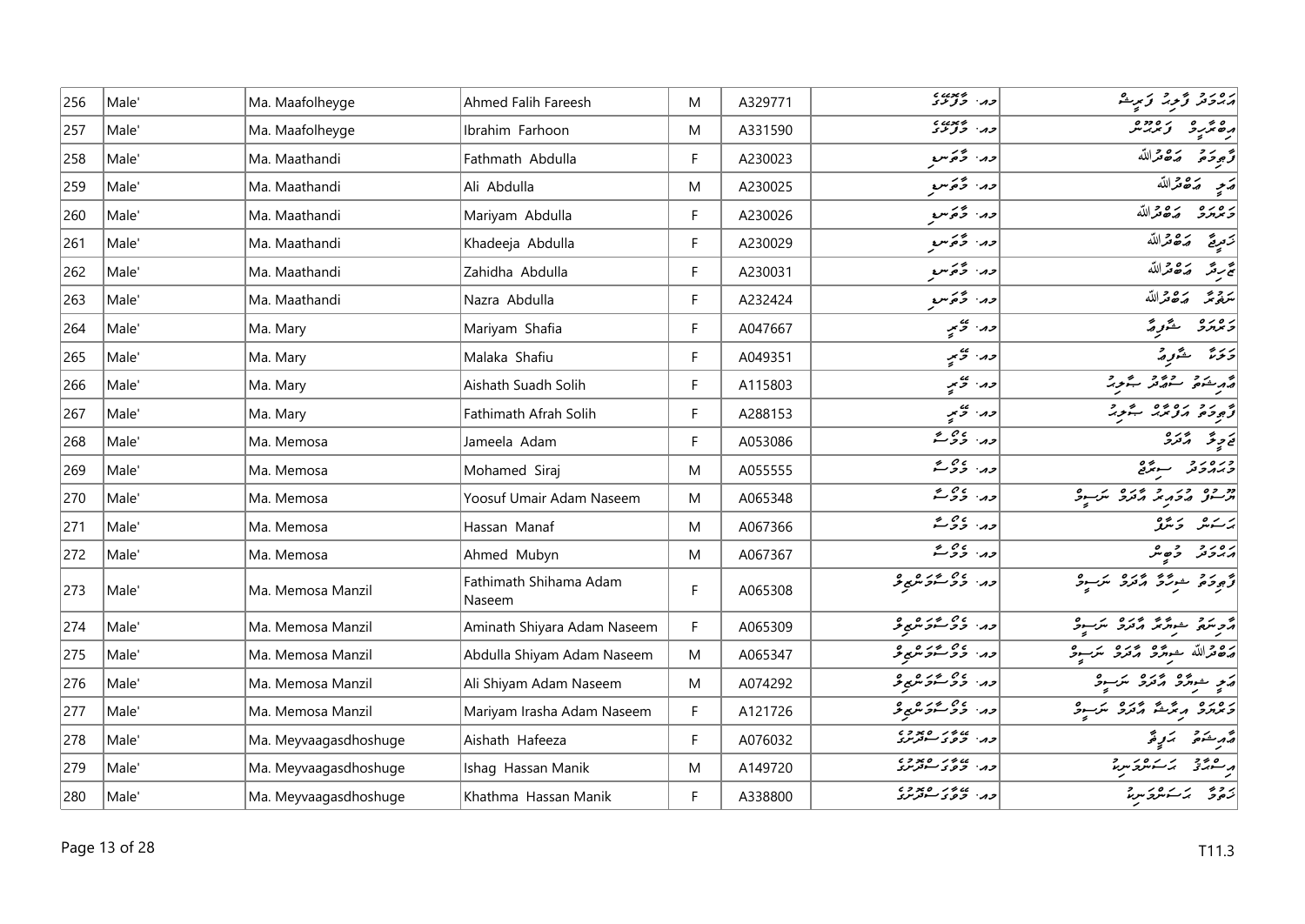| 281 | Male' | Ma. Muiykolhu  | Ali Musthofa Mohamed     | M  | A010751 | כומי כם <i>מב</i><br>כומי כם <i>מ</i> ע | أرو ومبادؤ وره دو                               |
|-----|-------|----------------|--------------------------|----|---------|-----------------------------------------|-------------------------------------------------|
| 282 | Male' | Ma. Muiykolhu  | Fathimath Saaduna        | F. | A070350 | כוי כסמי<br>כוי כי <i>פ</i> עיל         | تۇموخە كەرلىر                                   |
| 283 | Male' | Ma. Muiykolhu  | Aishath Ulya Musthofa    | F. | A310128 | כוי כסמכ<br>כוי כסטיב                   | د درو وه و ورد و                                |
| 284 | Male' | Ma. Nahuru     | Ali Ashraf               | M  | A070584 | وړ شرد و                                | أتدمج أتره بره                                  |
| 285 | Male' | Ma. Nahuru     | Mariyam Zidna            | F  | A072990 | وړ شرد پر                               | د ۱۵ ره په تر ټگ                                |
| 286 | Male' | Ma. Nahuru     | AMINATH ZIFNA            | F  | A120561 | وړ شرح و                                | أرمح سنتمر بمحتفظ                               |
| 287 | Male' | Ma. Nahuru     | Mohamed Bassam           | M  | A121686 | وړ شرچ                                  | בגםגב גם בב                                     |
| 288 | Male' | Ma. Nahuru     | Fathimath Muhammad Ahmed | F  | A359844 | وړ شرد و                                | و د د دره د د ره د د<br>ژودنو د پروتر مددتر     |
| 289 | Male' | Ma. Never Cone | Ismail Naseer            | M  | A026562 | ور. س <u>ره بر</u> مگر                  | ر مو محمد عن المراجعة                           |
| 290 | Male' | Ma. Never Cone | Ahmed Ibrahim            | M  | A055407 | ور. سي پر ماهي                          | أرور وه محمدة                                   |
| 291 | Male' | Ma. Never Cone | Ahmed Muaz Mansoor       | M  | A075555 | ور. س <u>ره بر</u> ماهر                 | ג סג כ ב כ ב ג ס בכ כ<br>ג ג כ ב ב ב ב ייצואי ב |
| 292 | Male' | Ma. Never Cone | Mohamed Shuau            | M  | A121076 | ور. سي پر ماه<br>در سي                  | وره رح دوم<br><del>و</del> برمرو مشور           |
| 293 | Male' | Ma. Never Cone | Aishath Mizna Mansoor    | F  | A125621 | در. س <u>ره پر</u> مگر                  | و د شکور د ده در در در در د                     |
| 294 | Male' | Ma. Never Cone | Ahmed Shamoon            | M  | A138791 | ور. ئىز <i>مەنگ</i> ىر                  | ره رو در ده ده<br>م.پروتر څوړه ش                |
| 295 | Male' | Ma. Never Cone | Malsa Mansoor            | F  | A277664 | در. س <u>ره بر</u> مگر                  | ىر ھەج جۇ ج<br>ىز ئەشە                          |
| 296 | Male' | Ma. Never Cone | Mariyam Nooman           | F  | A336968 | وړ· سرچمرم مر                           | ג סגם בכשים<br>בי <i>צורב יינדב</i> ית          |
| 297 | Male' | Ma. Never Cone | Abdulla Shayaan Shahid   | M  | A337990 | وړ· سرچمرم مر                           | رە داللە ھەر ئىرىدى ھەر ئىر                     |
| 298 | Male' | Ma. Never Cone | Fathimath Rifuga Naseer  | F  | A337991 | ور. سي پر مي ه                          | وتجوفا فالمروقة الكرسومر                        |
| 299 | Male' | Ma. Never Cone | Mohamed Aiham Hassan     | M  | A339706 | حەر شىم ئەرەپى                          | ورەرو رىررە برىكى                               |
| 300 | Male' | Ma. Never Cone | Mohamed Maish Mansoor    | M  | A375151 | ور. سي پر ماهي                          | ورەر د په ده دد د<br>د بربرونر وړ شو وس         |
| 301 | Male' | Ma. Nikamaage  | Hassan Haleem            | M  | A033099 | בו. ייטובל                              | زىكى ئەرە                                       |
| 302 | Male' | Ma. Nikamaage  | Aminath Amany Hassan     | F  | A076724 | בו. יימי בצ                             | أأدوسم أركاس بمكاسر                             |
| 303 | Male' | Ma. Nikamaage  | Aishath Yamany Hassan    | F  | A132560 | בו. ייטובצ                              | أقهر شوقه الروح الرائد المسكر                   |
| 304 | Male' | Ma. Nikamaage  | Mohamed Aman Hassan      | M  | A138796 | כו. ייטובצ                              | ورەر دىر دەر كەسەر                              |
| 305 | Male' | Ma. Nikamaage  | Fathimath Jumanee Hassan | F. | A157931 | כו. ייטבל                               | قهوده ووسي برسكر                                |
| 306 | Male' | Ma. Nooru Ufaa | Zahida Ismail Manik      | F  | A100887 | בני יישיבל<br>1997 יישיבל               | لمج برقد وسنوفر و مردمة                         |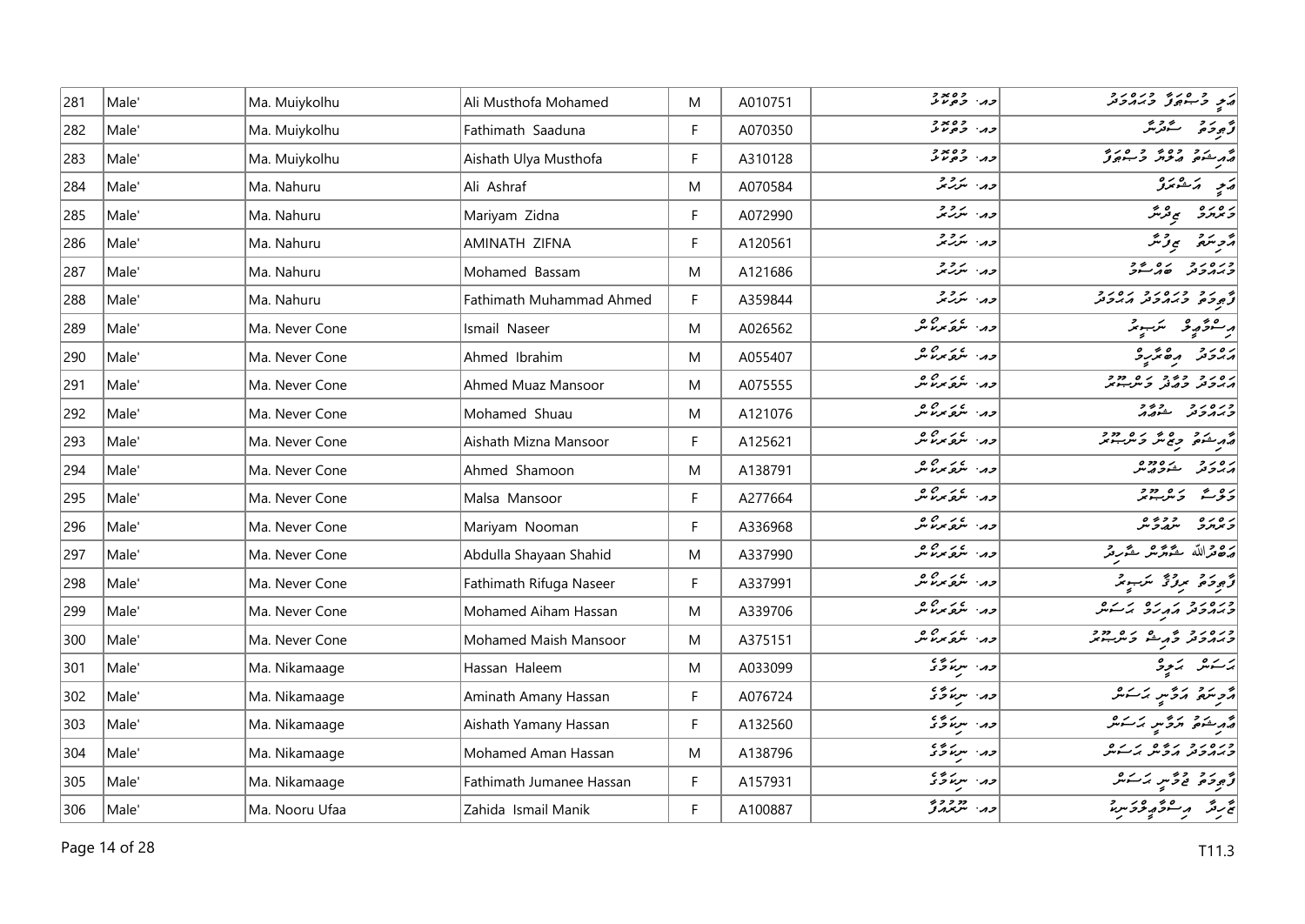| 307 | Male' | Ma. Nooru Ufaa    | Fathimath Guraisha         | F  | A101515 | בה יישיבל<br>כה יישיבה           | أزُوقو ترتمدية                                   |
|-----|-------|-------------------|----------------------------|----|---------|----------------------------------|--------------------------------------------------|
| 308 | Male' | Ma. Nooru Ufaa    | Mohamed Yasir              | M  | A149176 | בה יישיבל<br>כה יישיבה           | ورەرو ئۇسىر                                      |
| 309 | Male' | Ma. Nooru Ufaa    | ABDULLA IRUFAN             | M  | A315322 | בני יישיבל<br>1997 יישיבל        | برەقراللە برىرىزىر                               |
| 310 | Male' | Ma. Nooru Ufaa    | Hussain Ishan              | M  | A322300 | בני יישיבל<br>1997 יישיבל        | يزحكر شرائد وستكش                                |
| 311 | Male' | Ma. Nooru Ufaa    | HASSAN IHSAN               | M  | A322302 | בג יישיבל<br>כגי יישיבג          | يُسَمَّسُ إِرِيْسَ سُمَّسَ                       |
| 312 | Male' | Ma. Nooru Ufaa    | Aishath Aroosha            | F  | A362718 | בה יישיבל<br>כה יישיבה           | أمام شكافه المائير في                            |
| 313 | Male' | Ma. Nooru Ufaa    | Ali Saf'aan                | M  | A390933 | בג יישיבל<br><i>בג יישיב</i> ת צ | أەمو سىۋە ھە                                     |
| 314 | Male' | Ma. Peach Coral   | Fathimath Areef            | F  | A027748 | وړ· پ <sub>ر</sub> چيز پرې       | تواددة الأبرز                                    |
| 315 | Male' | Ma. Peach Coral   | IBRAHIM SIRAJ              | M  | A027754 | دړ٠ پر پر تر تر و                | وەترىر ئىستى                                     |
| 316 | Male' | Ma. Peach Coral   | Dhunya Ibrahim             | F. | A122873 | در ب <sub>و</sub> ره برده        | قرسرته رەغرىرد                                   |
| 317 | Male' | Ma. Peach Coral   | Dhimyan Ibrahim            | M  | A131122 | در ب <sub>وگ</sub> رمبرو         | مرو پژمر<br>برە ئۆر ۋ                            |
| 318 | Male' | Ma. Pivona        | Ali Afzal                  | M  | A023101 | دە بوۋىتر                        | أەي مۇشكۇ                                        |
| 319 | Male' | Ma. Pivona        | Hassan Ibrahim             | M  | A048008 | حەر، بوغ ئىگ                     | برے مرضور                                        |
| 320 | Male' | Ma. Raanaa Palace | Aminath Abdul Rahman       | F  | A113025 | دە.، ئۇنتر بۇ ئۇس                | د در ده ده ده ده ده.<br>مرد شي ما ما در مدير د ش |
| 321 | Male' | Ma. Raanaa Palace | Ahmed Aiham Mohamed Suhail | M  | A158141 | حەر، ئۆتىگە بۇ ئۆت               | גם גב גבר כגמביק ב-גם כ                          |
| 322 | Male' | Ma. Raidhigga     | Nihan Ezra Riza            | M  | A051848 | دړ. نرگرمرونځ                    | سرچمر کرچ تر امریک                               |
| 323 | Male' | Ma. Raidhigga     | Nihani Michal Riza         | F. | A053382 | وړ٠ نرگر <i>وړه</i> د            | أنزرتسبر وبخرقه تربثه                            |
| 324 | Male' | Ma. Raiysuthulige | Ahmed Jaleel               | M  | A011411 | وړ٠ غږ <i>و د د</i> د            | دەرو ئېچى                                        |
| 325 | Male' | Ma. Raiysuthulige | Mohamed Latheef            | M  | A024024 | وړ٠ غږ <i>و د د د</i>            | ورەرو كېږۇ                                       |
| 326 | Male' | Ma. Raiysuthulige | Aishath Fareesha           | F  | A060447 | وړ کړه وو د<br>وړ نره سونون      | وكركو وكريث                                      |
| 327 | Male' | Ma. Raiysuthulige | Aminath Milna              | F  | A060721 | وړ٠ غږ <i>و د د</i> د            | أزويتم وومثر                                     |
| 328 | Male' | Ma. Raiysuthulige | Mariyam Yumna Jalyl        | F  | A309591 | وړ کړه ده ده                     | رەرە دەپر <sub>كەن</sub> پۇ                      |
| 329 | Male' | Ma. Raiysuthulige | Fathmath Yamna Jaleel      | F  | A330320 | وړ٠ غږ <i>و د د</i> د            | توجوحه الروائر في بإيز                           |
| 330 | Male' | Ma. Raiysuthulige | Aishath Jumana Jaleel      | F  | A330328 | وړ کړه وو د<br>وړ نره سونون      | وأرجنتم فأوش فأولج                               |
| 331 | Male' | Ma. Rearview      | Aishath Wafeesha           | F. | A039482 | בו מאמשפה                        | لأرشكم أقريش                                     |
| 332 | Male' | Ma. Ridhalige     | Sakeena Ali                | F  | A009889 | وړ٠ برترور <sup>ي</sup>          | سەرپەشتە كەيپە                                   |
|     |       |                   |                            |    |         |                                  |                                                  |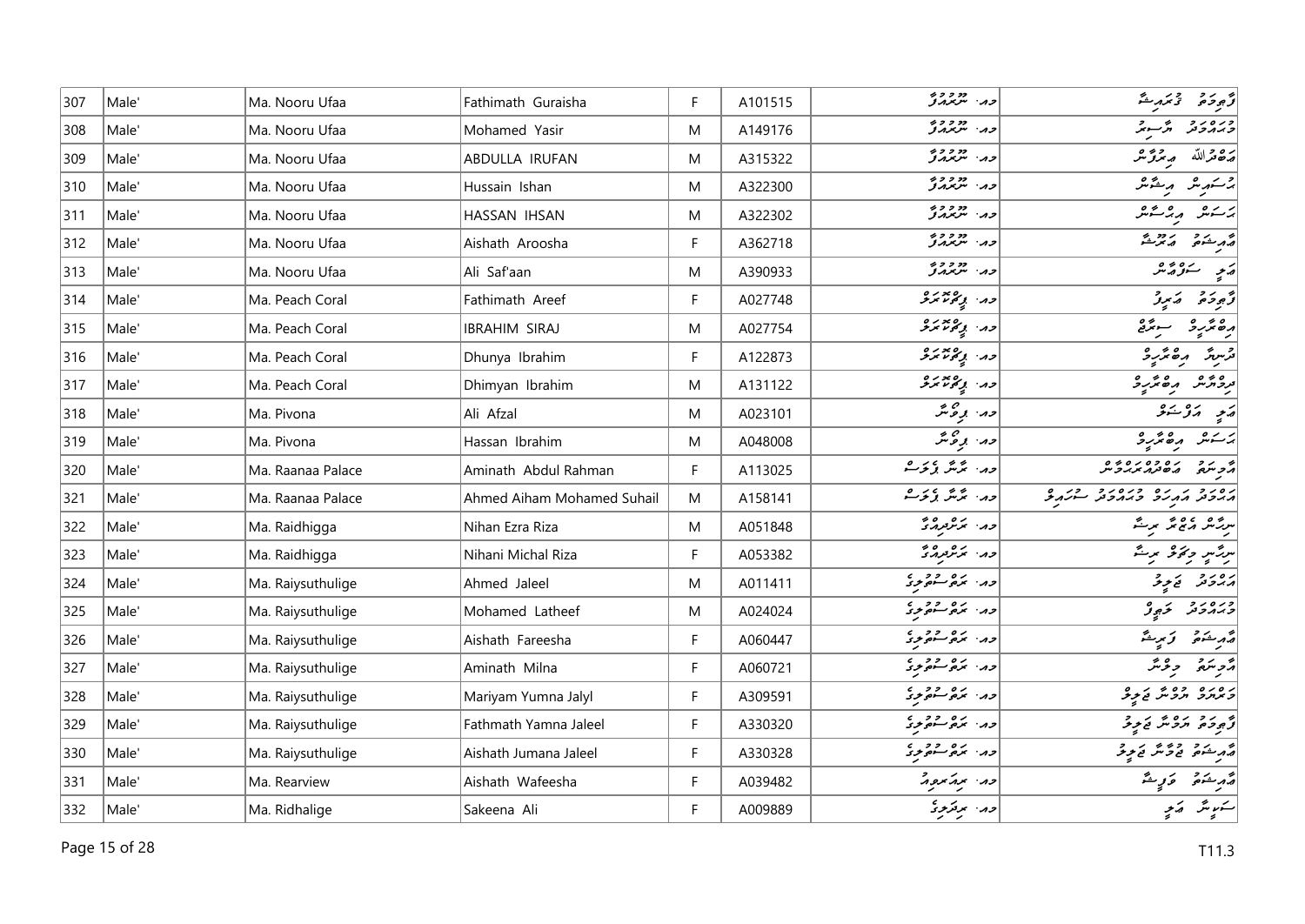| 333 | Male' | Ma. Ridhalige  | Mohamed Luthfee             | M         | A043340 | وړ٠ برترنورگا                   | ورەرو وە                                                                                                                                     |
|-----|-------|----------------|-----------------------------|-----------|---------|---------------------------------|----------------------------------------------------------------------------------------------------------------------------------------------|
| 334 | Male' | Ma. Ridhalige  | Mariyam Ishfa Ibrahim       | F         | A057292 | وړ٠ برتر <i>و</i> ءَ            | ג פתוכ תייית תייתוכ                                                                                                                          |
| 335 | Male' | Ma. Ridhalige  | MARIYAM ZAMEER              | F         | A084480 | وړ٠ برتربورگا                   | د ۱۳۶۵ مند د چر                                                                                                                              |
| 336 | Male' | Ma. Ridhalige  | Saeeda Ali                  | F         | A096397 | وړ· برترنورگا                   | سكهيقر المكمح                                                                                                                                |
| 337 | Male' | Ma. Ridhalige  | Fathimath Gudusiyya Ali     | F         | A098298 | ور برېږد؟                       | 3000 33000 000                                                                                                                               |
| 338 | Male' | Ma. Ridhalige  | Ali Hammadh                 | M         | A111201 | ورسيرترونج                      | $\begin{array}{c cc} \bullet & \bullet & \bullet & \bullet & \bullet \\ \hline \circ & \bullet & \bullet & \bullet & \bullet \\ \end{array}$ |
| 339 | Male' | Ma. Ridhalige  | Mohamed Waheed              | M         | A130942 | وړ٠ برتربورگا                   | ورەرو كەيتر                                                                                                                                  |
| 340 | Male' | Ma. Ridhalige  | Maryam Leem Luthfee         | F         | A157057 | وړ· برترنورگا                   | ويرمره يزه توجي                                                                                                                              |
| 341 | Male' | Ma. Ridhalige  | Sameeh Ibrahim              | M         | A157157 | وړ٠ برترنورگا                   | سوير رەممىرو                                                                                                                                 |
| 342 | Male' | Ma. Ridhalige  | Samooh Ibrahim              | M         | A157909 | وړ٠ برتربورگا                   | $\frac{1}{2}$<br>ەھ ئۆر ۋ                                                                                                                    |
| 343 | Male' | Ma. Ridhalige  | Abdulla Navaz Ahmed         | M         | A166817 | ور برتروی                       | رە داللە شەم مەدىر                                                                                                                           |
| 344 | Male' | Ma. Ridhalige  | Aminath Uswa Ibrahim        | F         | A167125 | ور. برېزبوت <sup>ي</sup>        | ו הוב הם היה הסתוב                                                                                                                           |
| 345 | Male' | Ma. Ridhalige  | Aishath Aswiya Ibrahim      | F         | A329780 | وړ٠ برترنورگا                   |                                                                                                                                              |
| 346 | Male' | Ma. Ridhalige  | Hawwa Sameen                | F         | A337195 | ور. برېزولو                     | برە بە ئېچىر                                                                                                                                 |
| 347 | Male' | Ma. Ridhalige  | Ismail Leevaan              | ${\sf M}$ | A362879 | ور. برتروی                      | برحثويو يوثر                                                                                                                                 |
| 348 | Male' | Ma. Rihiraalhu | Ahmed Husham                | ${\sf M}$ | A050715 | ره بررنگر                       | رەرو ويۇۋ                                                                                                                                    |
| 349 | Male' | Ma. Rihiraalhu | Aminath Ulfa Mohamed Yoosuf | F         | A067218 | در بررنگهٔ                      | ה ני כסף כנסנים ביסי<br>הקייטת היבני כמהכנת וני-נ                                                                                            |
| 350 | Male' | Ma. Rihiraalhu | MARIYAM SHIZLEEN            | F         | A072107 | دە بەر ئۇر                      | ويروو جامح ويثر                                                                                                                              |
| 351 | Male' | Ma. Rihiraalhu | Fathimath Shifza            | F         | A072108 | ره بررنگ <sup>و</sup>           | $\overbrace{z^{\prime}}^{s}$<br>ۇ بوخ <sub>ى</sub>                                                                                           |
| 352 | Male' | Ma. Rihiraalhu | Aishath Suziya              | F         | A072117 | ره بررنگ <sup>و</sup>           | وكرو يشكونه والمتعجم                                                                                                                         |
| 353 | Male' | Ma. Rihiraalhu | Mohamed Ushan               | ${\sf M}$ | A073059 | $\frac{24}{25}$                 | ورەر دېم دىگە<br><i>دىد</i> مەد مىشەر                                                                                                        |
| 354 | Male' | Ma. Rihiraalhu | Ali Shinan                  | M         | A114400 | وړ <sub>مرم</sub> رگز           | ەكىم سىرتىگىر<br>ئىسىمىتىلىكى                                                                                                                |
| 355 | Male' | Ma. Rihiraalhu | Hawwa Shifana               | F         | A131837 | وړ ، <sub>مور مور</sub> د<br>در | برەپچ<br>ىشىرۇ ئىگر                                                                                                                          |
| 356 | Male' | Ma. Rihiraalhu | Khadheeja Saliya            | F         | A167202 | وە بىرىدىگە<br>مەس              | ستوبر<br>  ترْمَدِيحٌ                                                                                                                        |
| 357 | Male' | Ma. Rinso      | Shazra Mahmood              | F         | A095834 | در. بریرم                       | ے تج تخر<br>ر ه دد د<br>تربر و تر                                                                                                            |
| 358 | Male' | Ma. Rinso      | Mariyam Ali                 | F         | A131087 | ادر. برش                        | د ه ده په کم                                                                                                                                 |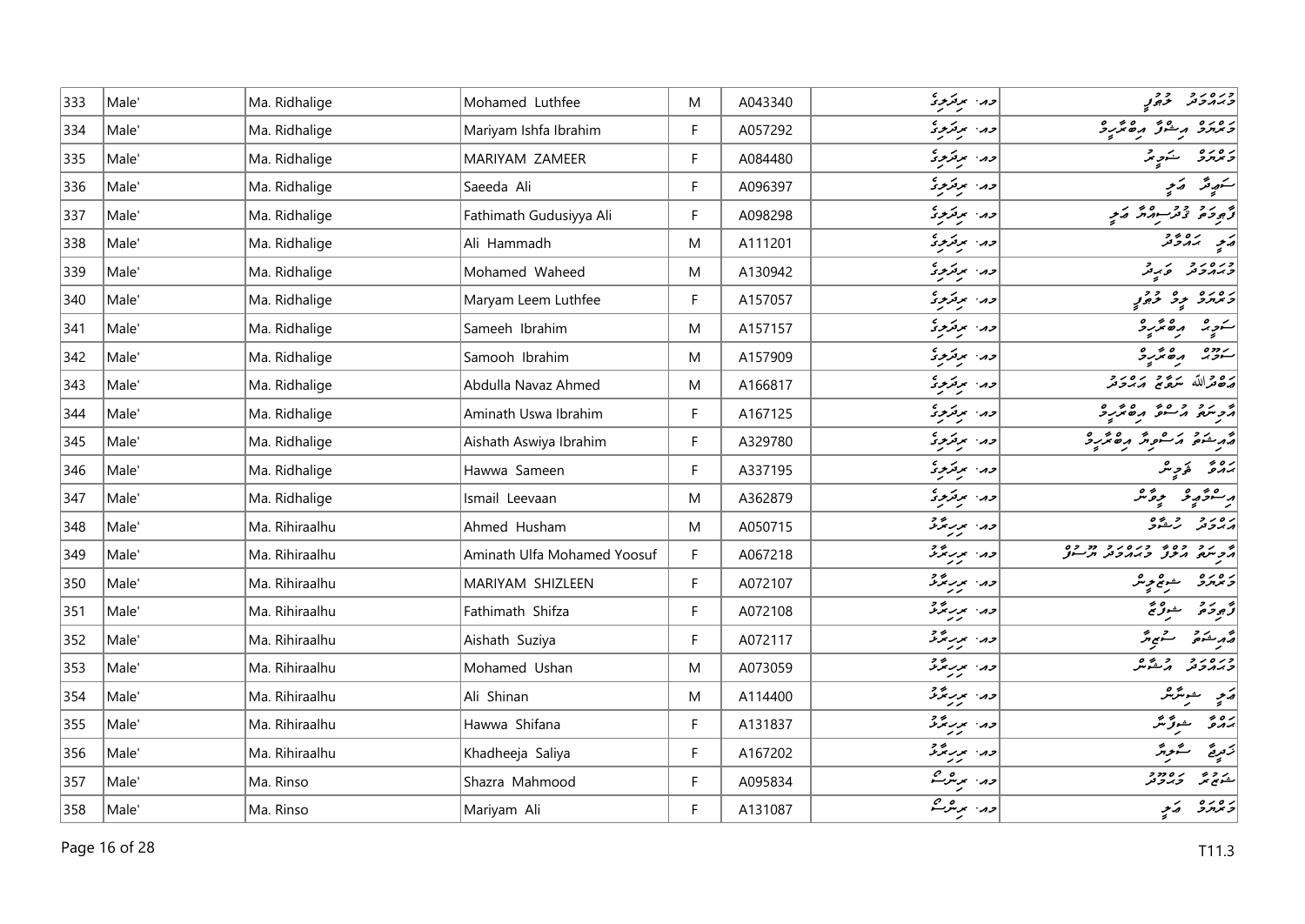| 359 | Male' | Ma. Rinso      | Ahmed Sahil Mahmood   | M           | A149876 | دړ. برېژگ                              | رەرد گرو رەھد                                 |
|-----|-------|----------------|-----------------------|-------------|---------|----------------------------------------|-----------------------------------------------|
| 360 | Male' | Ma. Rinso      | Mohamed Haisam        | M           | A166921 | ى <i>ە. بىر</i> ىرىگە                  | ورور و در دو                                  |
| 361 | Male' | Ma. Rinso      | Abdulla Ali           | M           | A336789 | دە. برىگرىگە                           | برة قرالله برَمٍ                              |
| 362 | Male' | Ma. Rinso      | Mariyam Abdulla       | F           | A352912 | وە. برى <i>گرى</i> گە                  | ومره ره والله                                 |
| 363 | Male' | Ma. Rinso      | Aishath Yamaam        | F           | A357729 | احد.<br>سيست                           | أحمد شده المروح                               |
| 364 | Male' | Ma. Rinso      | Shamra Mahmood        | F.          | A357770 | وە. برى <i>گرى</i> گە                  | ے <i>میں د</i> ہ دور<br>شور <i>بر دبرو</i> تر |
| 365 | Male' | Ma. Rinso      | Shafra Mahmood        | F           | A357771 | ادە. برىدى                             | ے میں مردود و<br>شوتی مرکز حرکز               |
| 366 | Male' | Ma. Rinso 2    | Ibrahim Ali           | M           | A027137 | $\boxed{2\ \mathcal{L}^{\rho}$ جهر مرس | رە ئۈر ئەير                                   |
| 367 | Male' | Ma. Rinso 3    | Ismail Areesh         | M           | A370290 | ور. بریژگ 3                            | وستورو كالمرت                                 |
| 368 | Male' | Ma. Rinso 3    | Aishath Ina           | F           | A370291 | وە. ئېرىگرىشكە 3                       | قەرشىق مەنتر                                  |
| 369 | Male' | Ma. Rocks Dale | Abdul Latheef Moosa   | M           | A026194 | 94098.0007                             | ره وه د به ه<br>پره تر پر څېړنې<br>وحيثه      |
| 370 | Male' | Ma. Rocks Dale | Mohamed Nimal         | M           | A027097 | 94098.0007                             | כנסגב תפי                                     |
| 371 | Male' | Ma. Rocks Dale | Aminath Nuzla         | F           | A077597 | 94098.707                              | أأترجم المراديج                               |
| 372 | Male' | Ma. Rocks Dale | Ahmed Nimal           | M           | A120347 | حەر بىرە مەي ھ                         | رەر ئەرگۈ                                     |
| 373 | Male' | Ma. Rocks Dale | Fathimath Nuzla       | F           | A138082 | پر به پره وي و.<br>پرس مرد سوء مر      | قەم ئەھمىسى ئىستى ئى                          |
| 374 | Male' | Ma. Rocks Dale | Rugiyya Hussain Fulhu | $\mathsf F$ | A154341 | بر بره وی و                            | و وه پر شهر مورد<br>مرسم بر شهر مورد          |
| 375 | Male' | Ma. Rocks Dale | Myleen Musthafa       | F.          | A356816 | حەر بىرە مەي ھ                         | أدرور ومرد                                    |
| 376 | Male' | Ma. Sentrita   | Zuhudha Shakir        | F           | A055092 |                                        | ج حرقر سقي حر                                 |
| 377 | Male' | Ma. Sentrita   | Mohamed Sobah         | M           | A055200 |                                        |                                               |
| 378 | Male' | Ma. Sentrita   | Ahmed Azmath Abdulla  | M           | A059434 | $rac{2}{5}$                            | ره رو رورو ره دالله                           |
| 379 | Male' | Ma. Sentrita   | Nuzha Abubakur        | F           | A074132 |                                        | ככל מחינים                                    |
| 380 | Male' | Ma. Sentrita   | Mohamed Hamza         | M           | A074133 | ور. ڪيريج پريج                         | ورەر دەپ<br>جەمەدىر رەپى                      |
| 381 | Male' | Ma. Sentrita   | Ismail Ahdhath        | M           | A074134 |                                        | مر شوځ پر مه تر د و                           |
| 382 | Male' | Ma. Sentrita   | Sofoora Sobah         | F.          | A103108 |                                        | بەدە بەدە                                     |
| 383 | Male' | Ma. Sentrita   | Zuhura Moosa          | F           | A125693 |                                        | ووی وژنځ                                      |
| 384 | Male' | Ma. Sentrita   | Aminath Muneeza       | F           | A317326 |                                        | أأدخر المرامج والمحسبة                        |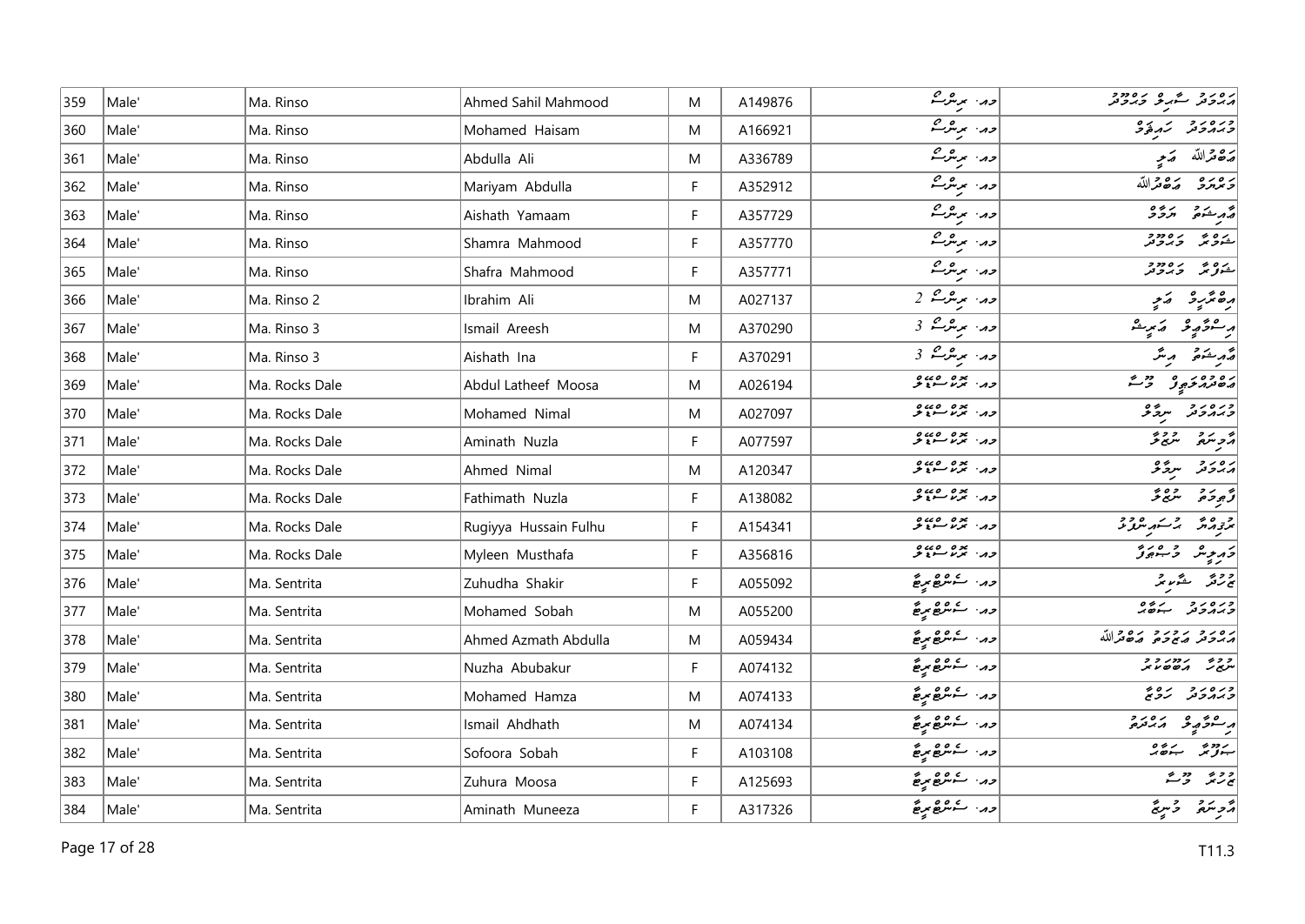| 385 | Male' | Ma. Sentrita        | Ibrahim Looth Mohamed             | M  | A346610 | ور. سەسرچىرىج                                                                                                                                                                                                                                                                                                                               | ره مهر ده در در در د                       |
|-----|-------|---------------------|-----------------------------------|----|---------|---------------------------------------------------------------------------------------------------------------------------------------------------------------------------------------------------------------------------------------------------------------------------------------------------------------------------------------------|--------------------------------------------|
| 386 | Male' | Ma. Sentrita        | Ali Haithamath                    | M  | A360841 | ور. سەمرى برقى                                                                                                                                                                                                                                                                                                                              | أوسم المرادرة                              |
| 387 | Male' | Ma. Seven and House | Aminath Inaya                     | F  | A113715 | وړ. دغویل مربوع کروره                                                                                                                                                                                                                                                                                                                       | أأزديني ويتنثر                             |
| 388 | Male' | Ma. Seven and House | Aishath Haanim                    | F  | A154733 | وړ. ده وه وه وه دوه                                                                                                                                                                                                                                                                                                                         | مەر خىم ئەر                                |
| 389 | Male' | Ma. Seven and House | Fathimath Milma                   | F. | A295573 | وړ. سوس مس کرو ه                                                                                                                                                                                                                                                                                                                            | قهوزه وفرقر                                |
| 390 | Male' | Ma. Seven and House | Hassan Athif                      | M  | A317289 | وړ. سوس مرس دره                                                                                                                                                                                                                                                                                                                             | برسەش ئەبور                                |
| 391 | Male' | Ma. Seven and House | Mohamed Rilwan                    | M  | A333649 | ور. سوس رسي درم                                                                                                                                                                                                                                                                                                                             | ىر شەھ بىر<br>و ره ر د<br><i>و پر</i> و تر |
| 392 | Male' | Ma. Seven and House | Mariyam Rishmy                    | F. | A363627 | وړ. ده وه وه وه دوه                                                                                                                                                                                                                                                                                                                         | أو بروره مرتشور                            |
| 393 | Male' | Ma. Seven and House | Mariyam Malsa Hassan              | F. | A369485 | وړ. سومبر مثل کړو ه                                                                                                                                                                                                                                                                                                                         | رەرە رەپ ئەسكىر                            |
| 394 | Male' | Ma. Shadowy         | Ahmed Rasheed                     | M  | A022522 | ور. ڪريمي                                                                                                                                                                                                                                                                                                                                   | أرەر بەيئىق                                |
| 395 | Male' | Ma. Shadowy         | Mariyam Mohamed                   | F. | A059700 | حدث سفوع ح                                                                                                                                                                                                                                                                                                                                  | נסנס כנסנכ<br>כ <i>אתכ כג</i> וכנ          |
| 396 | Male' | Ma. Shadowy         | Aishath Muneeza                   | F  | A065911 | $rac{1}{2}$                                                                                                                                                                                                                                                                                                                                 | أقهر شكوته وتسميح                          |
| 397 | Male' | Ma. Shadowy         | Fathmath Firushana Rasheed        | F  | A102068 | $rac{1}{2}$                                                                                                                                                                                                                                                                                                                                 | قهوخه وبرشاش ترجون                         |
| 398 | Male' | Ma. Shadowy         | Aishath Majdha                    | F. | A162714 | $\overline{\begin{array}{ccc} 0 & 0 & 0 \\ 0 & 0 & 0 \\ 0 & 0 & 0 \\ 0 & 0 & 0 \\ 0 & 0 & 0 \\ 0 & 0 & 0 \\ 0 & 0 & 0 \\ 0 & 0 & 0 \\ 0 & 0 & 0 \\ 0 & 0 & 0 \\ 0 & 0 & 0 \\ 0 & 0 & 0 \\ 0 & 0 & 0 \\ 0 & 0 & 0 \\ 0 & 0 & 0 & 0 \\ 0 & 0 & 0 & 0 \\ 0 & 0 & 0 & 0 \\ 0 & 0 & 0 & 0 \\ 0 & 0 & 0 & 0 \\ 0 & 0 & 0 & 0 \\ 0 & 0 & 0 & 0 \\$ | و در ده ده و د                             |
| 399 | Male' | Ma. Shadowy         | Mohamed Azmee Rasheed             | M  | A162715 | $\sqrt{2\frac{c}{\sqrt{2}}}$                                                                                                                                                                                                                                                                                                                |                                            |
| 400 | Male' | Ma. Shadowy         | Salma Rasheed                     | F. | A162717 | ور. ڪوي <sub>جي</sub>                                                                                                                                                                                                                                                                                                                       | سەبۇق ئەسىرىتى                             |
| 401 | Male' | Ma. Shadowy         | Aminath Rashfa                    | F  | A365574 | حەر. سىمكىم م                                                                                                                                                                                                                                                                                                                               | أأرجع المراشور                             |
| 402 | Male' | Ma. Shadowy         | Fathmath Nabaha Mohamed<br>Waheed | F  | A365765 | ور. ڪوءِ ۾                                                                                                                                                                                                                                                                                                                                  | و د د ده و دره د د د                       |
| 403 | Male' | Ma. Shadowy         | Hawwa Reesha                      | F  | A370388 | وړ. شوکمي                                                                                                                                                                                                                                                                                                                                   | پروڅ پرېنځ                                 |
| 404 | Male' | Ma. Shelter         | Aminath Rasheeda                  | F. | A012115 | ورست ويحامر                                                                                                                                                                                                                                                                                                                                 | أأرض متمشوقه                               |
| 405 | Male' | Ma. Shelter         | Abdul Muhsin Hassan               | M  | A012116 | ودستوقي ير                                                                                                                                                                                                                                                                                                                                  | رە دە دوسى كەسكىر                          |
| 406 | Male' | Ma. Shelter         | Zuhura Abdulla                    | F  | A055007 | ورستوثويج ير                                                                                                                                                                                                                                                                                                                                | ح حر محمد الله                             |
| 407 | Male' | Ma. Shelter         | Aminath Afeefa                    | F  | A146853 | ودستوقي ير                                                                                                                                                                                                                                                                                                                                  | أأترجم أأترقر                              |
| 408 | Male' | Ma. Shelter         | Ibrahim Afeef                     | M  | A146855 | وړ٠ څوگړي                                                                                                                                                                                                                                                                                                                                   | رەپرىد مەرز                                |
| 409 | Male' | Ma. Shelter         | Maais Mohamed Rasheed             | M  | A165168 | ود شوژیخ پر                                                                                                                                                                                                                                                                                                                                 |                                            |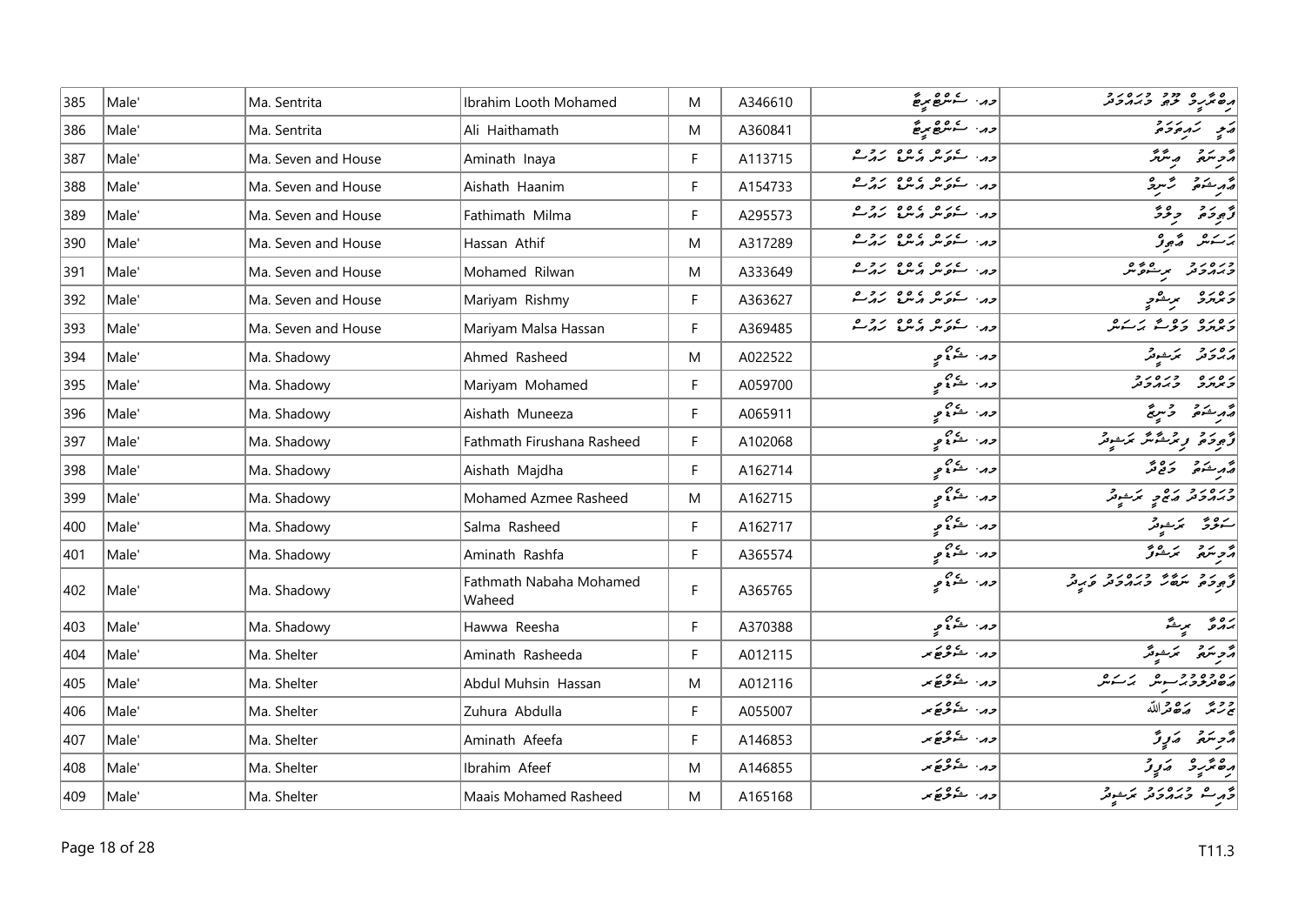| 410 | Male' | Ma. Shelter      | Fathmath Rasheeda           | F  | A218145 | ورستوقي ير                           | أؤجوخرة ستمشيقه                      |
|-----|-------|------------------|-----------------------------|----|---------|--------------------------------------|--------------------------------------|
| 411 | Male' | Ma. Shelter      | Ummu Kulsum                 | F  | A352738 | ورسي وكالمحيض                        | وه و و و وه<br><i>د د د پ</i> اسو    |
| 412 | Male' | Ma. Shelter      | Mariyam Afeefa              | F  | A371671 | ودستوقي مر                           | كالمحمد الملتج وأراد والمحمد والمحمد |
| 413 | Male' | Ma. Shelter      | Hussain Afeef               | M  | A403139 | ورس مشوكونج بر                       | برستهرش كذورة                        |
| 414 | Male' | Ma. Shelter      | Ismail Afeef                | M  | A403140 | ورست وكالمح                          | ر عوٌ په دَرِرٌ                      |
| 415 | Male' | Ma. Shelter      | Ahmed Afeef                 | M  | A403249 | ورستوثونغ مر                         | رەرو كې دۇ                           |
| 416 | Male' | Ma. Shelter 3    | Ahmed Rasheed               | M  | A027367 | ور. شوگھ مر 3                        | رەرو كەشەر                           |
| 417 | Male' | Ma. Shelter 3    | AARIM AHMED RASHEED         | M  | A333486 | ور. شوگھ مر 3                        | وحمرة أوردة أترجع                    |
| 418 | Male' | Ma. Shiera Lodge | Aminath Saira               | F  | A058048 | ود. شود بروی<br>در                   | مزجر سكريم                           |
| 419 | Male' | Ma. Shiera Lodge | Mariyam Maasha              | F  | A356553 | حەر ، سىيەتە ئەتەتە<br>مەسىر         | رەرە ئەڭ                             |
| 420 | Male' | Ma. Sindhitha    | Ibrahim Naseem              | M  | A023823 | در. سوسرورهٌ                         | رە ئرىر ئىسىر                        |
| 421 | Male' | Ma. Sindhitha    | Ahmed Roomy Naseem          | M  | A095474 | در. سوسرمر <i>ه</i><br>ر             | גפגב בב, ותו-פ                       |
| 422 | Male' | Ma. Sisilfaru    | IBRAHIM RIYAZ               | M  | A050817 | دە سەسەندى ئە                        |                                      |
| 423 | Male' | Ma. Sisilfaru    | SHIFAZA MOHAMED             | F  | A050818 | وړ، سوسونونونو<br>د                  | شوق ورەرد                            |
| 424 | Male' | Ma. Sisilfaru    | Shahula Mohamed             | F  | A050819 | وړ سوسونونونو<br>ر ر                 | شەرقى ئەرەر ئ                        |
| 425 | Male' | Ma. Sisilfaru    | Mohamed Yoosuf Moosa        | M  | A050821 | دە سەسەۋۇند<br>مەم                   | כנסגב בכ כם בכיי.<br>בגוגבת תי-ת בי- |
| 426 | Male' | Ma. Sisilfaru    | Aminath Shahida             | F  | A053114 | دە سەسەۋىرىمە<br>مەمدىكە             | ومحر سكر متكر متكر متكر              |
| 427 | Male' | Ma. Sisilfaru    | Aishath Shaba Solih         | F  | A053184 | در سوروژند<br><u>است در</u>          | وأرشكم شكا بكرو                      |
| 428 | Male' | Ma. Sisilfaru    | Mariyam Shaiha Siraj        | F. | A121861 | وړ، سوسونونونو                       | ويروكر كمورثة المسورقي               |
| 429 | Male' | Ma. Sisilfaru    | Yoosuf Shaihan Siraj        | M  | A147467 | دەر، سەسەۋە تەر<br> - بەر بەر تەرەپى | در دو شهر شهر سوره                   |
| 430 | Male' | Ma. Sisilfaru    | Mohamed Shaiban Siraj       | M  | A147468 | دړ، سوسونونونو                       | ورەرو خىرەش سېرە                     |
| 431 | Male' | Ma. Sisilfaru    | Hassan Manal Hamid          | M  | A148099 | وړ. سوسونونونو                       | يركبش وتكرفي يزويل                   |
| 432 | Male' | Ma. Sisilfaru    | Mariyam Zaina Mohamed Solih | F  | A155471 | در سوسونونوند<br> - د ر              | כמתכ התייל כמתכנת היותם              |
| 433 | Male' | Ma. Stigma       | Mohamed Ishan               | M  | A051295 | در. سگھو گھ                          | ورەرو مىشر                           |
| 434 | Male' | Ma. Stigma       | Habeeba Ibrahim             | F. | A073215 | دړ. گوڅوگه                           | $5.500$ $2.50$                       |
| 435 | Male' | Ma. Tail Fin     | Fathimath Waheeda           | F. | A036956 | در گھر گرو بر                        | قهومة وريتر                          |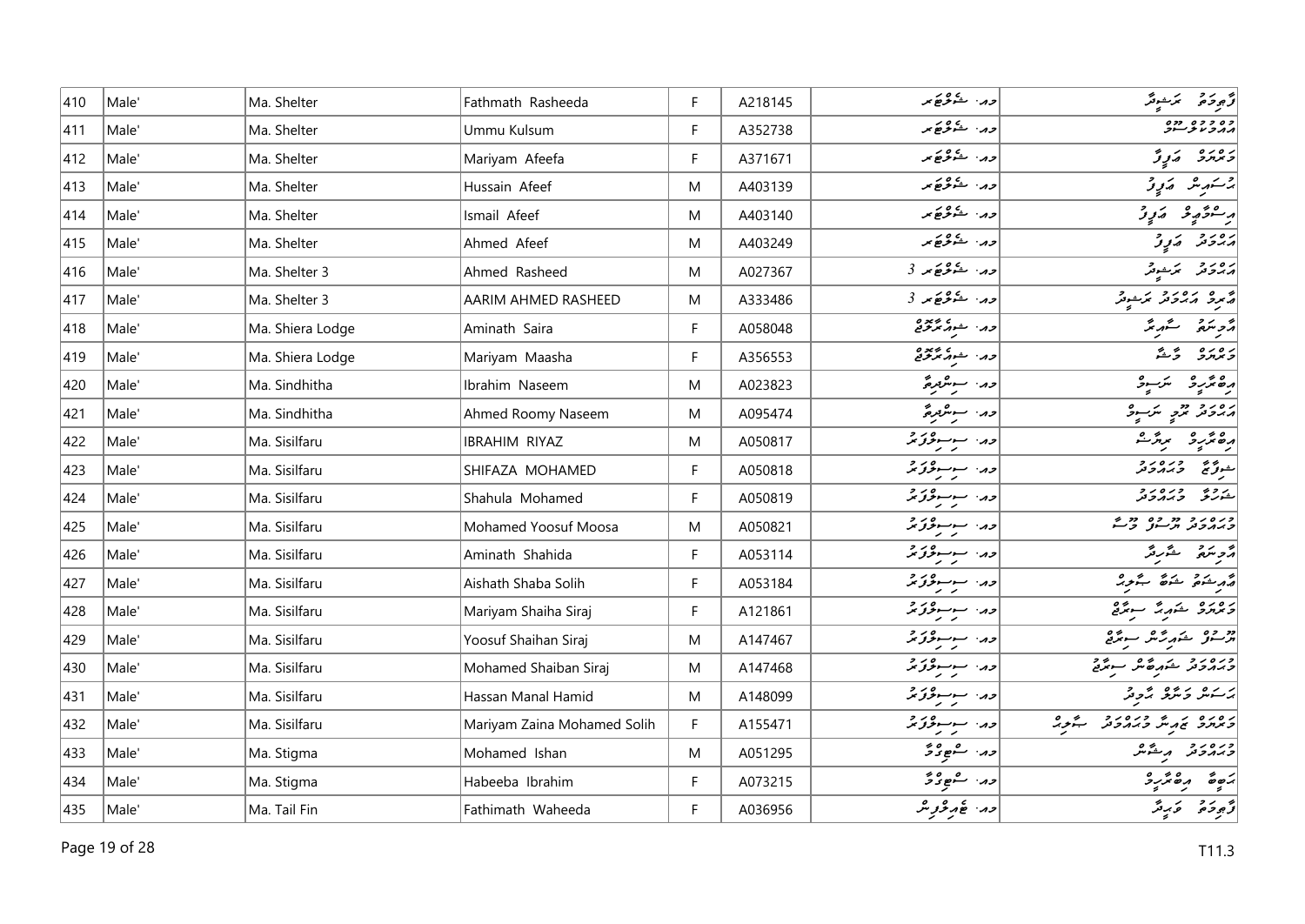| 436 | Male' | Ma. Tail Fin        | Mausooma                 | F           | A066137 | در غږورېگ                                                                           | ر د دوء                                       |
|-----|-------|---------------------|--------------------------|-------------|---------|-------------------------------------------------------------------------------------|-----------------------------------------------|
| 437 | Male' | Ma. Tail Fin        | Aishath Sama             | F           | A070704 | در. غږگورنگر                                                                        | پ <sup>و</sup> پر ځوه<br>په کر                |
| 438 | Male' | Ma. Tail Fin        | Ibthisam                 | $\mathsf F$ | A072106 | در. غږگورنگر                                                                        | وەموسىۋ                                       |
| 439 | Male' | Ma. Tail Fin        | Ahmed Shaheen Ibrahim    | M           | A077811 | در . ځېږ ژبر                                                                        | رەر ئەشتەر ھەمدىر                             |
| 440 | Male' | Ma. Tail Fin        | Ibrahim Shifau Mohamed   | M           | A101900 | در. غږمورش                                                                          | גפילקל שינה כמתכת                             |
| 441 | Male' | Ma. Tail Fin        | Shauna                   | F           | A121261 | در، غږوږمگ                                                                          | يە بەر<br>شۇرگەنتىر                           |
| 442 | Male' | Ma. Tail Fin        | Mohamed Shameen          | M           | A144430 | در. غږمور شر                                                                        | و ر ه ر و<br>تر پر ژ تر<br>ڪ <sub>و</sub> پر  |
| 443 | Male' | Ma. Tail Fin        | Mariyam Shadhiya Ibrahim | F           | A144431 | در. غږمور شر                                                                        | כתתכ בתוא תפתק                                |
| 444 | Male' | Ma. Tail Fin        | Ibrahim Yaish Hussain    | ${\sf M}$   | A330651 | در ۱۰ غاړ څرمه                                                                      | رە ئۆر ئىر ئىش ئەسكىر ئىر                     |
| 445 | Male' | Ma. Tail Fin        | Afa Wadeeu               | F           | A351171 | در غږگرو پر                                                                         | ړ تو هم                                       |
| 446 | Male' | Ma. Tail Fin        | Mohamed Auf              | M           | A351172 | حەر غېر دېمر                                                                        | כנסנכ נסכ<br><i>כג</i> וכני ו <i>הפ</i> ל     |
| 447 | Male' | Ma. Thaburumaage    | Ali Shareef              | ${\sf M}$   | A102351 | $59990 - 19$                                                                        |                                               |
| 448 | Male' | Ma. Thaburumaage    | Aishath Shareef          | $\mathsf F$ | A307580 | ג כ כ כ ב ב<br>ב ג - הם יציב צ                                                      | ۇرىشقى ئىتىرۇ                                 |
| 449 | Male' | Ma. Thaburumaage    | Mohamed Ibrahim          | ${\sf M}$   | A324871 | ג כ כ כ ב ב<br>ב ג - הם יביב ב                                                      | כנסגב השתנים                                  |
| 450 | Male' | Ma. Thaburumaage    | Khadeeja Shareef         | F           | A347397 | ג כ כ כ ב ב<br>ב ה י הם יב ב ב                                                      | كَتَرِيعٌ شَكْبِرِوْ                          |
| 451 | Male' | Ma. Uhdhandige      | Aiminath Dheema Mohamed  | F           | A132340 | وړ٠ د د ترسو ځ                                                                      | הכיתם נקב בגם גב                              |
| 452 | Male' | Ma. Uhdhandige      | Hikma Mohamed            | F           | A307253 | כו <i>י: ההבת</i> ית צ                                                              | پرنامبر<br>و ره ر د<br><i>د ب</i> رگرفر       |
| 453 | Male' | Ma. Vaadhooge       | Ali Nifaz                | M           | A037419 | و در وده<br>و در گ                                                                  | أوسمع سروجي                                   |
| 454 | Male' | Ma. Vohkolhu        | Abdul Samad Mohamed      | M           | A001877 | בני פגעיב<br><i>בני פ</i> געיב                                                      | נסכם ננכ"כנסנכ<br>גם <i>נגר ייכ</i> נג כגרכנג |
| 455 | Male' | Ma. Vohkolhu        | Ahmed Alhan              | M           | A064221 | בני יבר מבי<br>כני פגעיב                                                            | גפגל גפשים.<br>הגבה הבגיל                     |
| 456 | Male' | Ma. Vohkolhu        | Aishath Almas            | $\mathsf F$ | A064223 | ה מסמכ<br><i>ב</i> תי <i>פ</i> תעל                                                  | ړګر شوی پروو د                                |
| 457 | Male' | Ma. Vohkolhuge-aage | Mohamed Nazim            | M           | A082982 | C G C I X O X<br>S A S Y A I Q · A I                                                | ورەرو شجره                                    |
| 458 | Male' | Ma. Vohkolhuge-aage | Ahmed Mazin Ibrahim      | ${\sf M}$   | A335712 | $\begin{array}{cc} c\ast c\ast x\circ\ast \\ s\ast x\ast y\ast y\ast z\end{array}.$ | גפנג קבית תפתקיק                              |
| 459 | Male' | Ma. Vohkolhuge-aage | Aishath Naadhin          | F           | A335713 | C G C I X O X<br>S A S Y A I Q · A I                                                | ەگەرىشكى ئىگەرىگە                             |
| 460 | Male' | Ma. Vokkolhuge      | Arifa Mohamed            | F           | A053827 | בג - 20x0<br>כגי פגע ציב                                                            | ەتىرىق<br>و ره ر و<br><i>د ټ</i> رو تر        |
| 461 | Male' | Ma. Vokkolhuge      | Mohamed Visham           | ${\sf M}$   | A055193 | בני יבראיבי<br>כני יפגעיבי                                                          | وره رو دره ه                                  |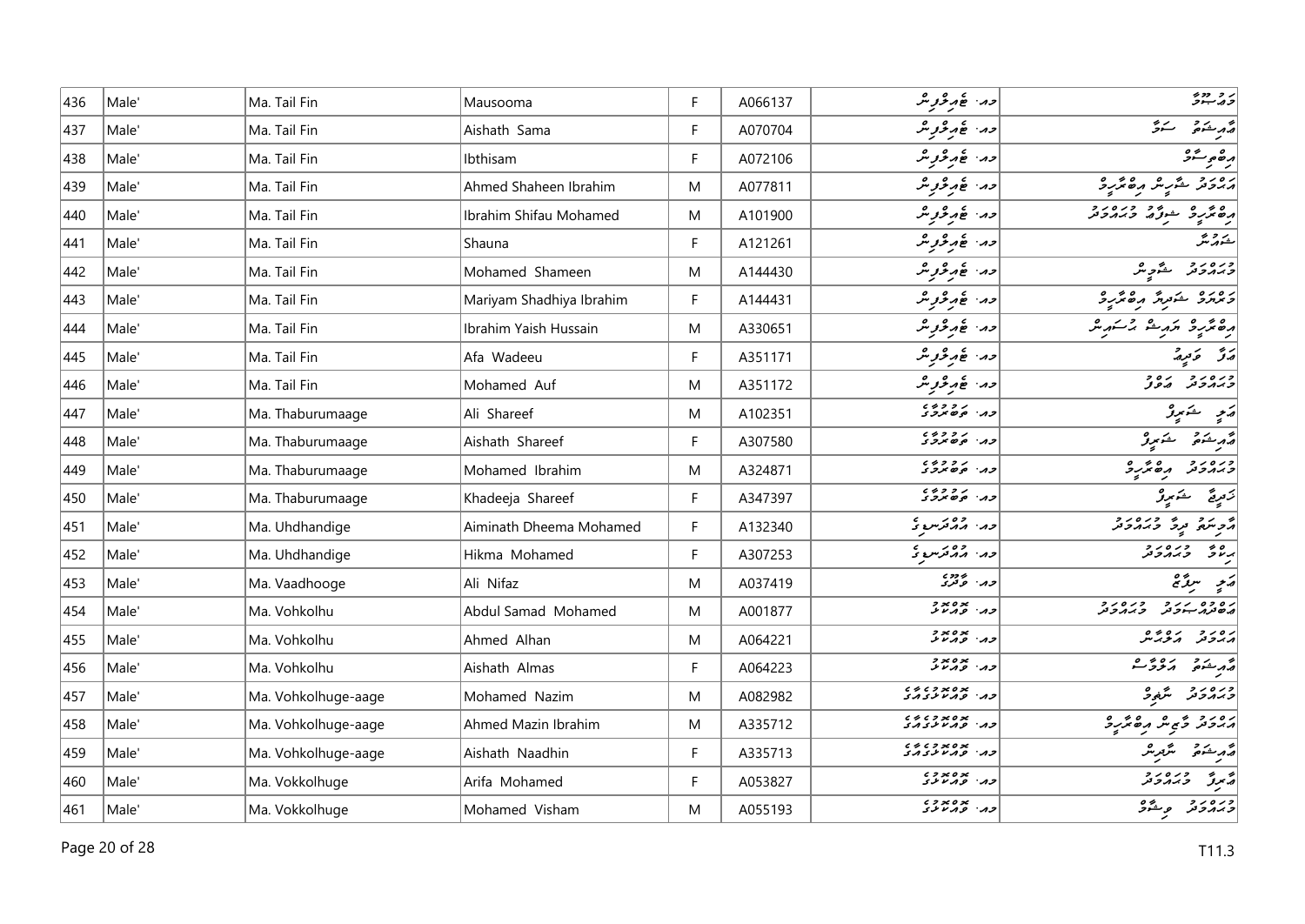| 462 | <i>Male</i> | Ma. Vokkolhuge | Raadhif Rasheed      | ΙVΙ        | A341139 | $0.900\times$<br>  وړ و مرم دی | ابمرترتر                                             |
|-----|-------------|----------------|----------------------|------------|---------|--------------------------------|------------------------------------------------------|
| 463 | Male        | Ma. Voshu Ali  | Ahmed Rasheed        | <b>IVI</b> | A126522 | ノクメ<br>  وړ و سربر پر          | پر 2 پر 5                                            |
| 464 | Male        | Ma. Voshu Ali  | Mohamed Hamdan Ahmed | <b>IVI</b> | A339034 | ノクメ<br>  وړ و سربر پر          | وره رو ره ده ره رو<br><i>وی</i> رمرحتر برحترس مهرحتر |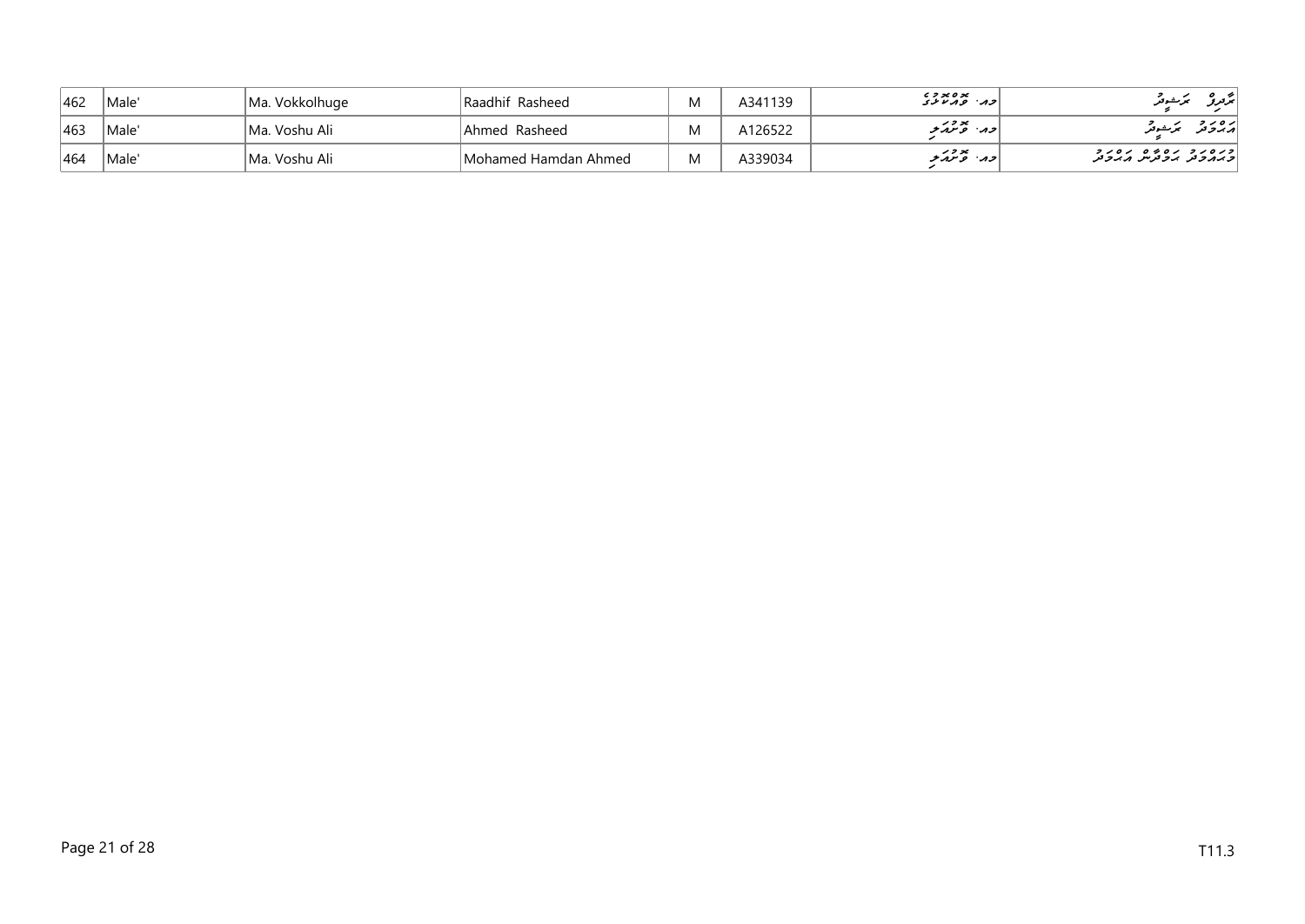## *w7qAn8m? sCw7mRo>u; wEw7mRw;sBo<*

| ' مرمر | 'يئرىثر: |
|--------|----------|
|        |          |
|        |          |
|        |          |

## *w7q9r@w7m> sCw7qHtFoFw7s; mAm=q7 w7qHtFoFw7s;*

| ىر تە | $\mathcal{O} \times$<br>$\sim$ | $\sim$<br>. . | لترنثر |
|-------|--------------------------------|---------------|--------|
|       |                                |               |        |
|       |                                |               |        |
|       |                                |               |        |

| $\frac{2}{n}$ | $\overline{\phantom{a}}$ | اير هنه. | $\mathcal{O} \times$<br>سرسر |
|---------------|--------------------------|----------|------------------------------|
|               |                          |          |                              |
|               |                          |          |                              |
|               |                          |          |                              |

| ىرتىر: | 。<br>سر سر | .,<br>مرسر |
|--------|------------|------------|
|        |            |            |
|        |            |            |
|        |            |            |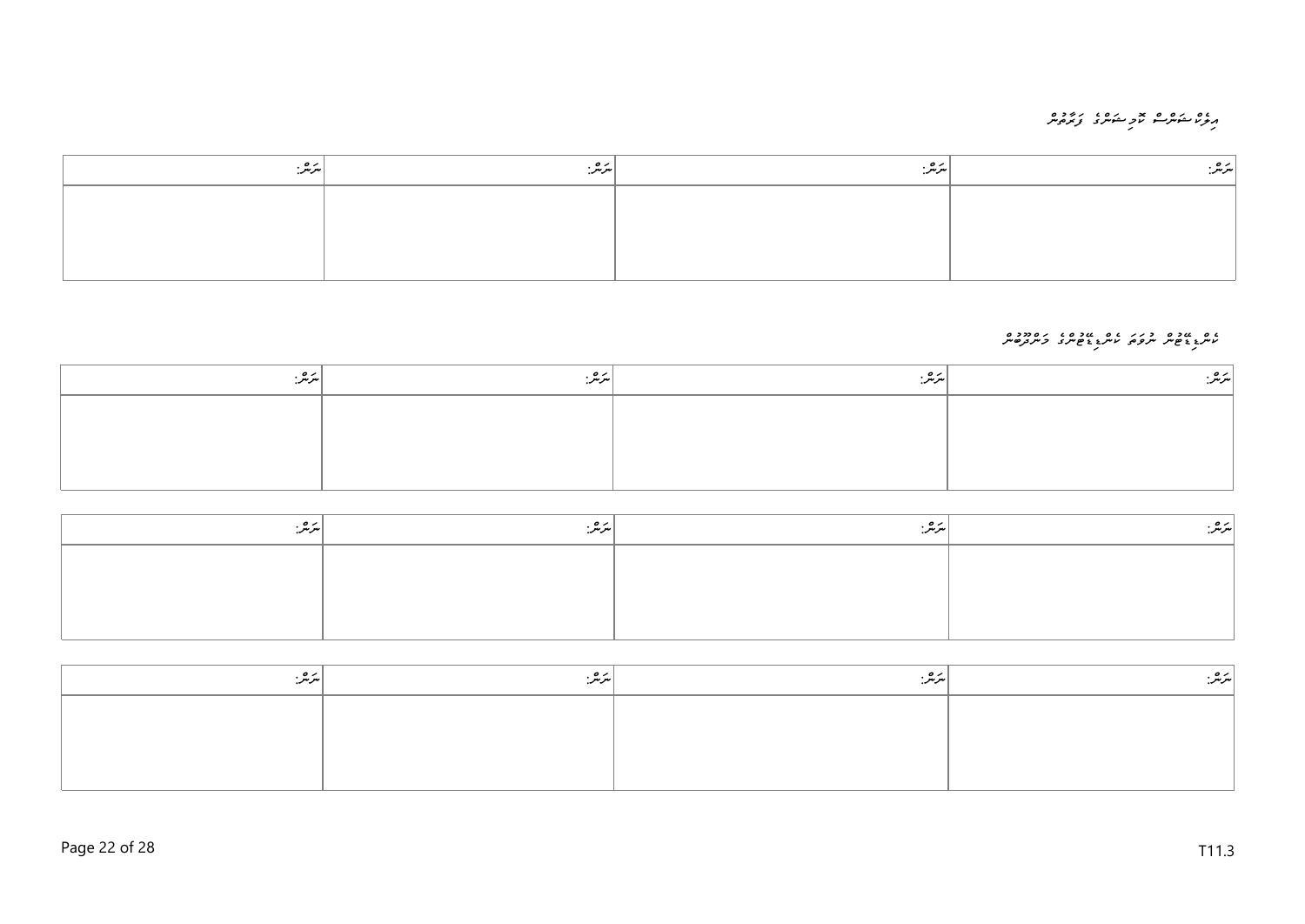| يزهر | $^{\circ}$ | ىئرىتر: |  |
|------|------------|---------|--|
|      |            |         |  |
|      |            |         |  |
|      |            |         |  |

| <sup>.</sup> سرسر. |  |
|--------------------|--|
|                    |  |
|                    |  |
|                    |  |

| ىئرىتر. | $\sim$ | ا بر هه. | لىرىش |
|---------|--------|----------|-------|
|         |        |          |       |
|         |        |          |       |
|         |        |          |       |

| يترمثر | $^{\circ}$ | ىر پىر |
|--------|------------|--------|
|        |            |        |
|        |            |        |
|        |            |        |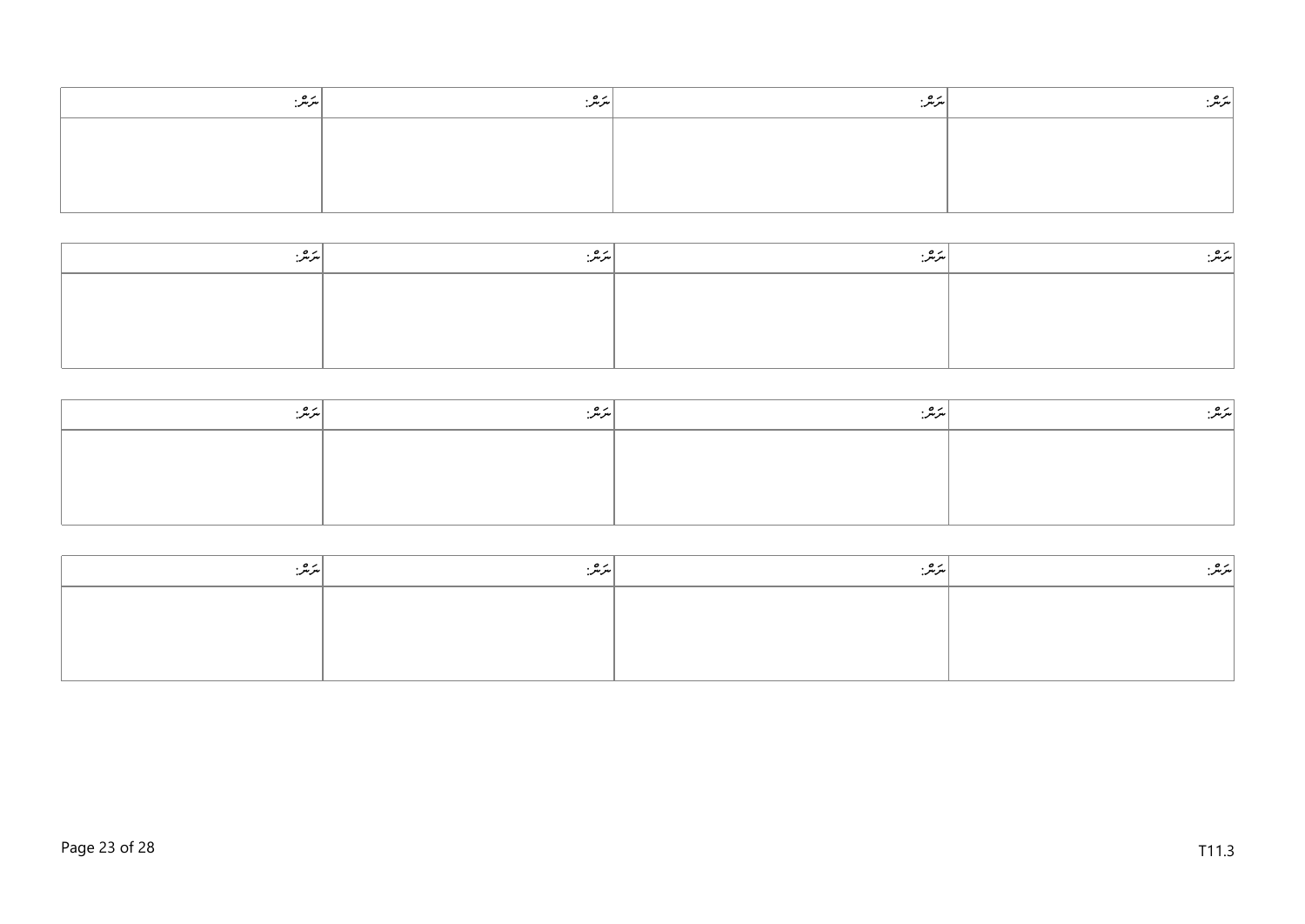| ير هو . | $\overline{\phantom{a}}$ | يرمر | اير هنه. |
|---------|--------------------------|------|----------|
|         |                          |      |          |
|         |                          |      |          |
|         |                          |      |          |

| ئىرتىر: | $\sim$<br>ا سرسر . | يئرمثر | o . |
|---------|--------------------|--------|-----|
|         |                    |        |     |
|         |                    |        |     |
|         |                    |        |     |

| 'تترنثر: | 。<br>,,,, |  |
|----------|-----------|--|
|          |           |  |
|          |           |  |
|          |           |  |

| 。 |  |  |
|---|--|--|
|   |  |  |
|   |  |  |
|   |  |  |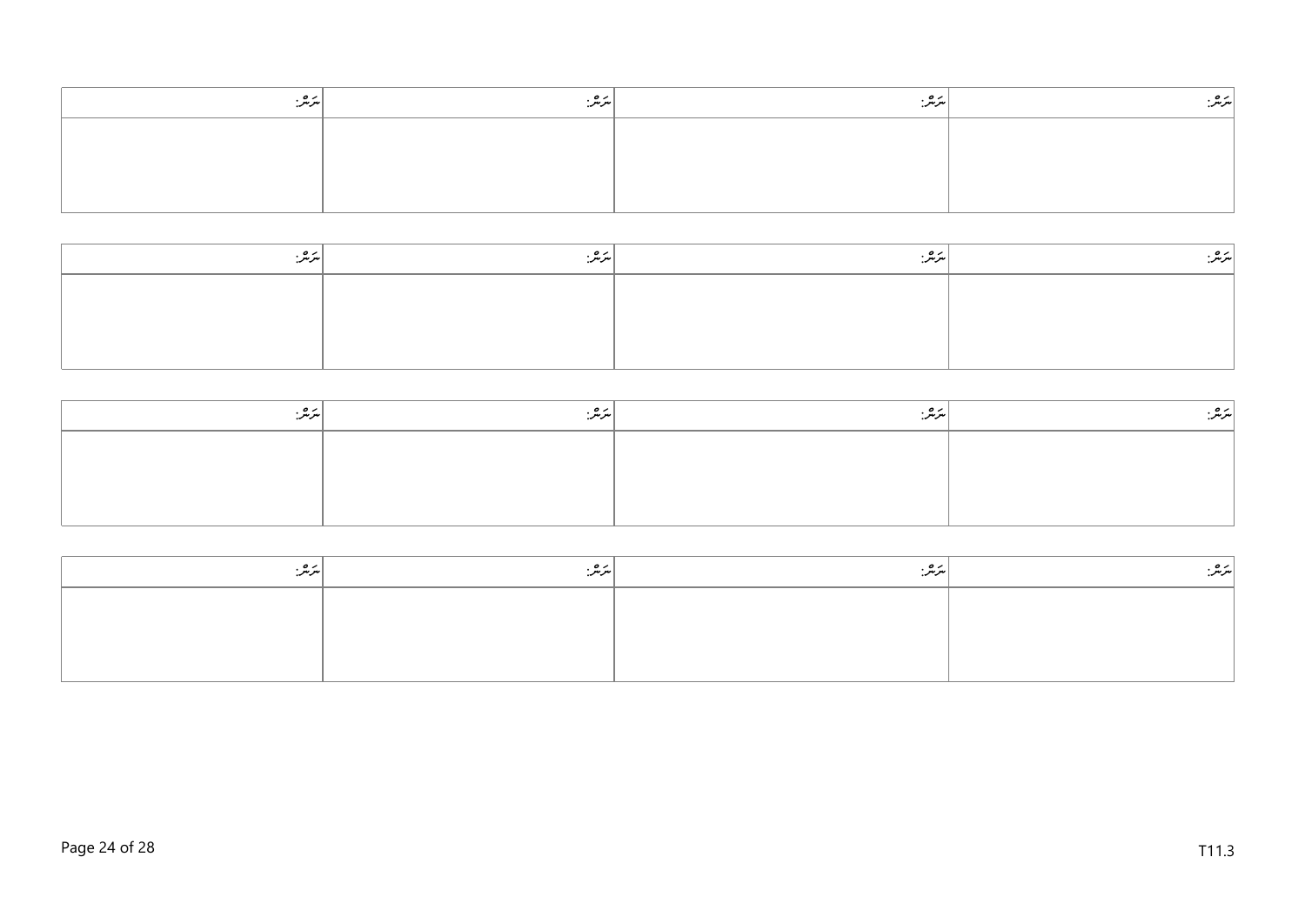| ير هو . | $\overline{\phantom{a}}$ | يرمر | اير هنه. |
|---------|--------------------------|------|----------|
|         |                          |      |          |
|         |                          |      |          |
|         |                          |      |          |

| ىئرىتى: | الترنثين | ا بر هر: | o <i>~</i><br>َ سرسر |
|---------|----------|----------|----------------------|
|         |          |          |                      |
|         |          |          |                      |
|         |          |          |                      |

| 'تترنثر: | . .<br>يسمونس. |  |
|----------|----------------|--|
|          |                |  |
|          |                |  |
|          |                |  |

|  | . ه |
|--|-----|
|  |     |
|  |     |
|  |     |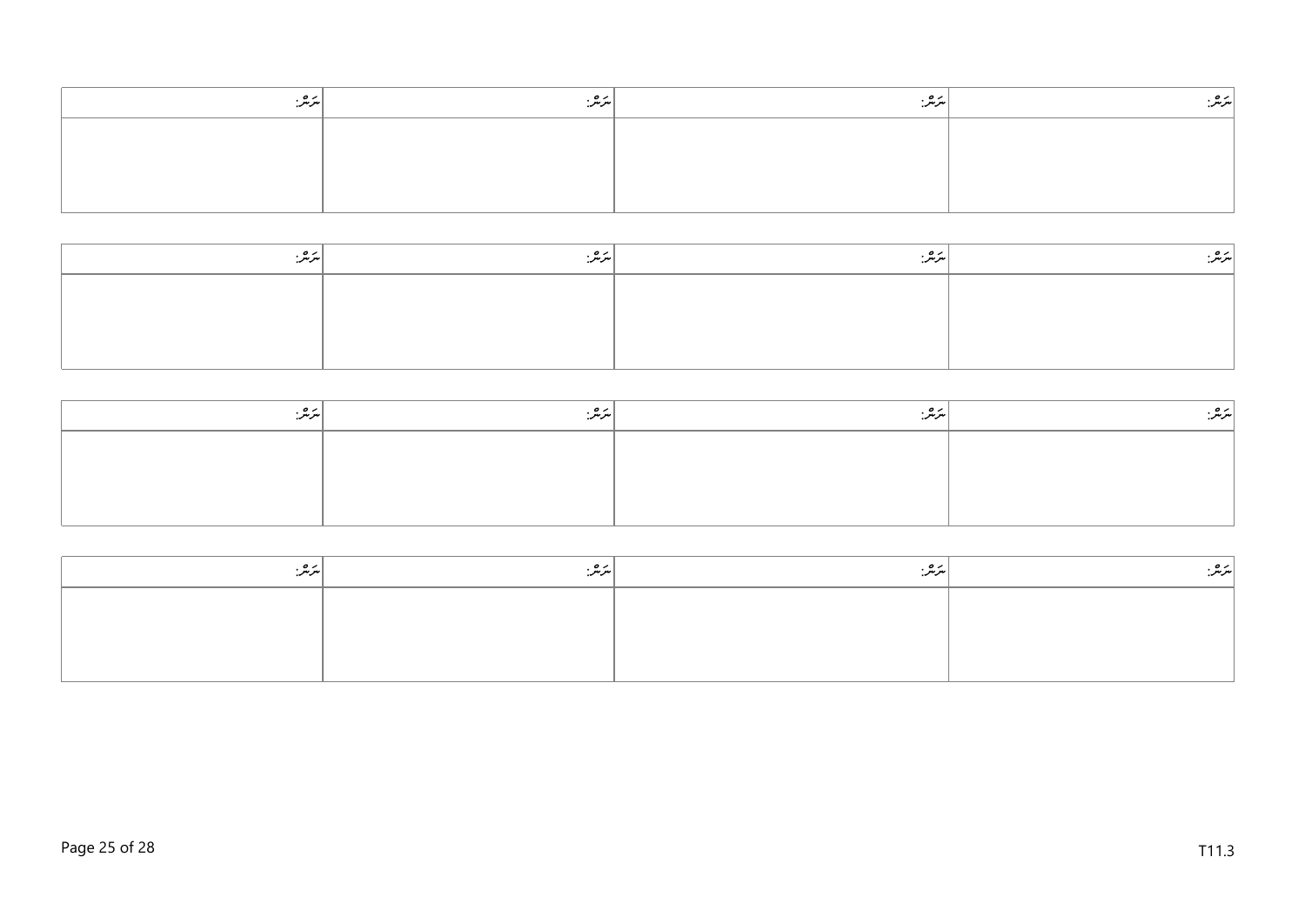| $\cdot$ | ο. | $\frac{\circ}{\cdot}$ | $\sim$<br>سرسر |
|---------|----|-----------------------|----------------|
|         |    |                       |                |
|         |    |                       |                |
|         |    |                       |                |

| يريثن | ' سرسر . |  |
|-------|----------|--|
|       |          |  |
|       |          |  |
|       |          |  |

| بر ه | 。 | $\sim$<br>َ سومس. |  |
|------|---|-------------------|--|
|      |   |                   |  |
|      |   |                   |  |
|      |   |                   |  |

| 。<br>. س | ىرىىر |  |
|----------|-------|--|
|          |       |  |
|          |       |  |
|          |       |  |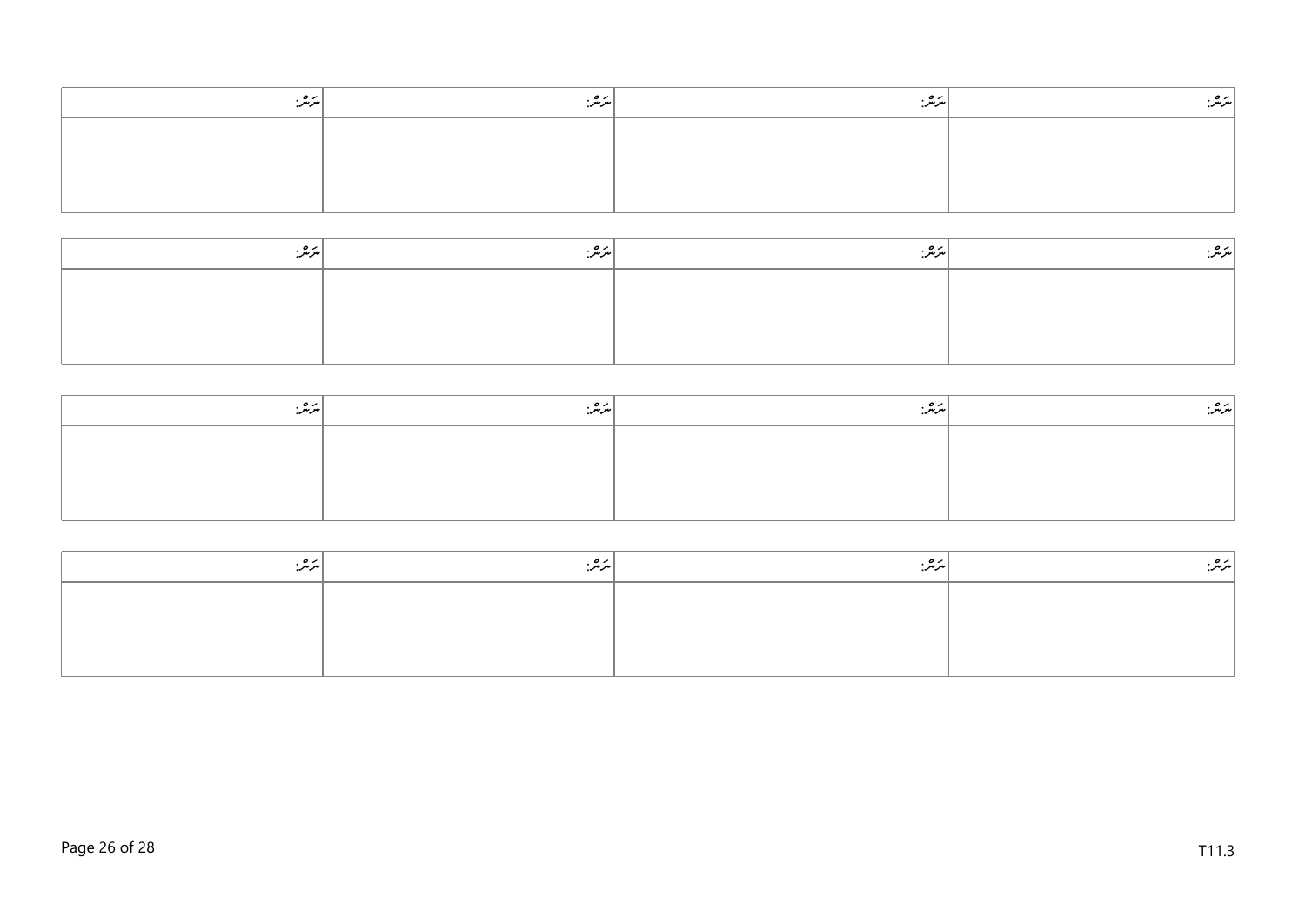| ير هو . | $\overline{\phantom{a}}$ | يرمر | لتزمثن |
|---------|--------------------------|------|--------|
|         |                          |      |        |
|         |                          |      |        |
|         |                          |      |        |

| ىئرىتى: | الترنثين | ا بر هر: | o <i>~</i><br>َ سرسر |
|---------|----------|----------|----------------------|
|         |          |          |                      |
|         |          |          |                      |
|         |          |          |                      |

| كترنثر: | 。 | 。<br>سرسر. | o <i>~</i> |
|---------|---|------------|------------|
|         |   |            |            |
|         |   |            |            |
|         |   |            |            |

|  | . ه |
|--|-----|
|  |     |
|  |     |
|  |     |